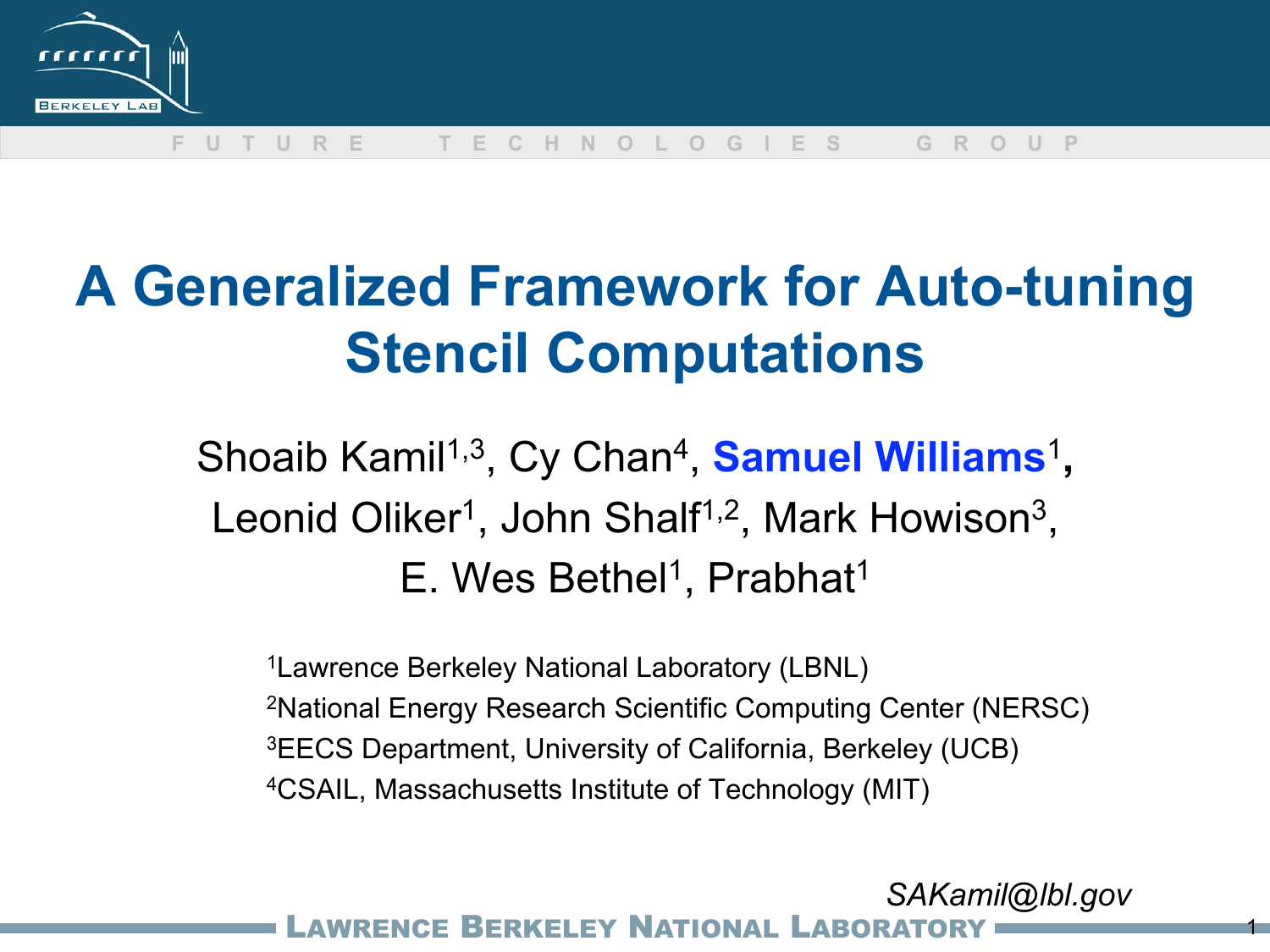

# **The Challenge: Productive Implementation of an Auto-tuner**

**BERKELEY NATIONAL LABORA**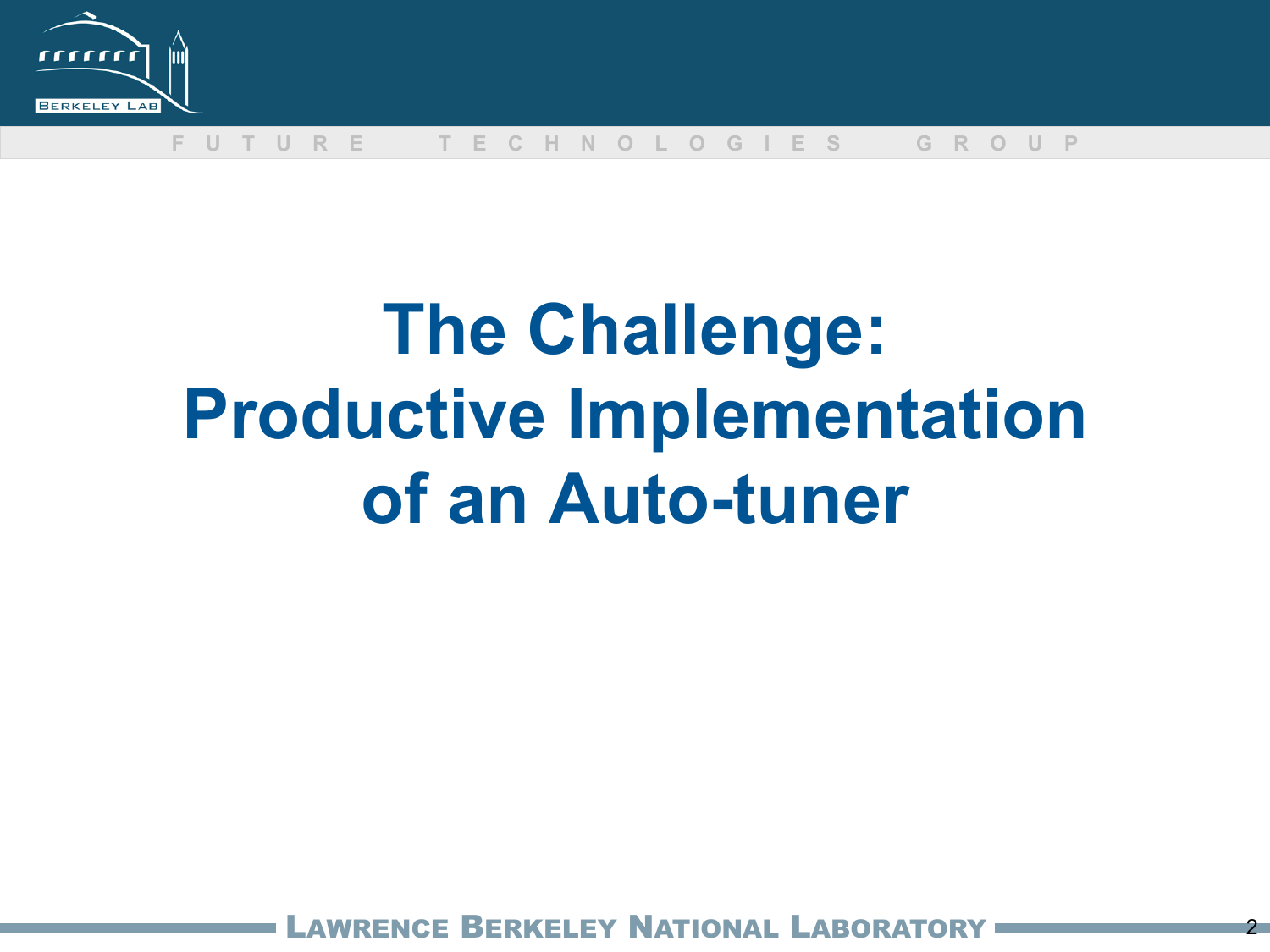

- **❖** Take one kernel/application
	- **Perform some analysis of it**
	- Research the literature for appropriate optimizations
	- **Implement a couple of them by hand optimizing for one target machine.**
	- Iterate a couple of times.
- Result:

improve performance for **one** kernel on **one** computer.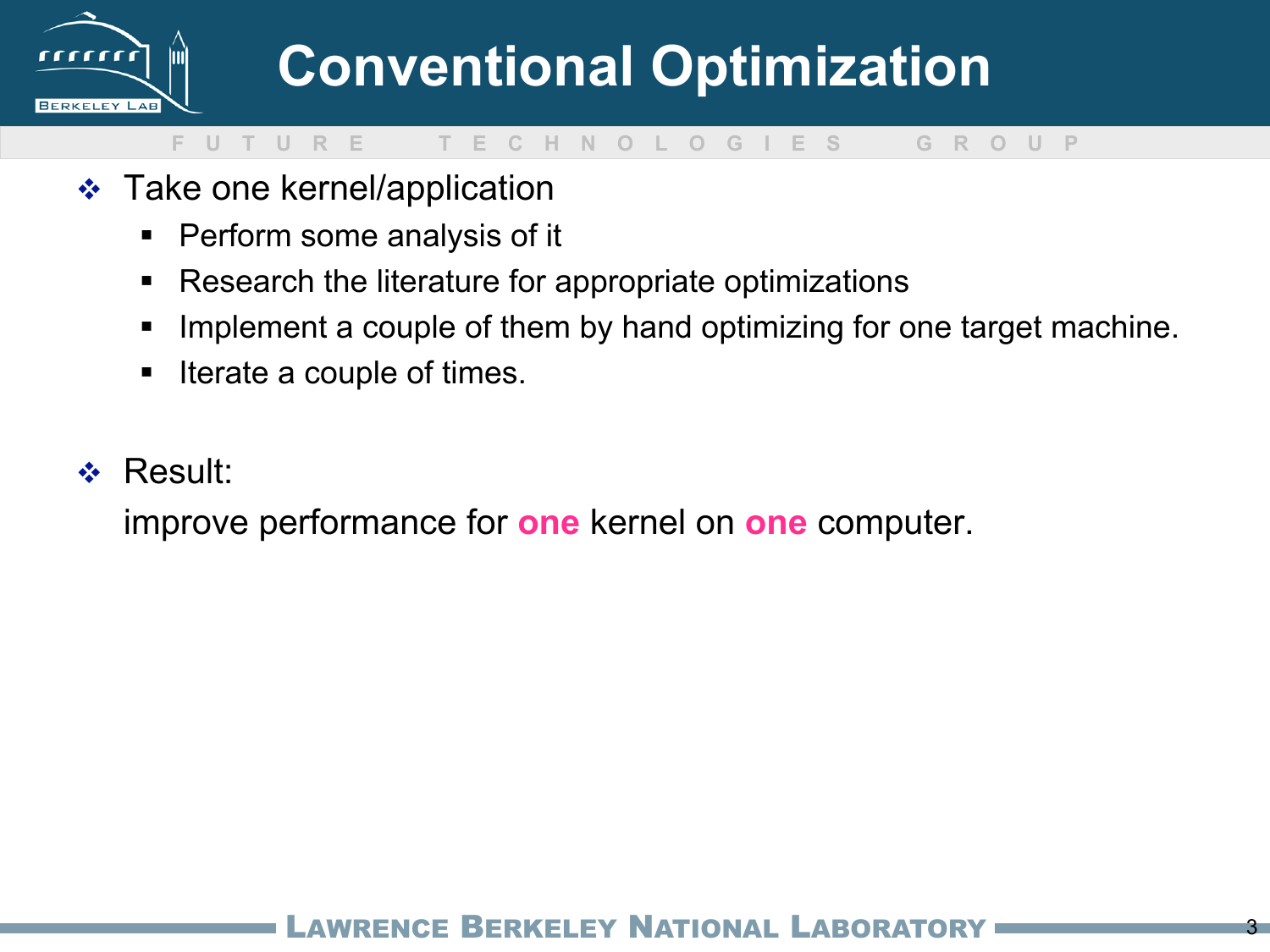

# **Conventional Auto-tuning**

### **F U T U R E T E C H N O L O G I E S G R O U P**

- **↑ Automate the code generation and tuning process.** 
	- **Perform some analysis of the kernel**
	- Research the literature for appropriate optimizations
	- **F** implement a code generator and search benchmark
	- **EXPLORE OPTIMIZATION SPACE**
	- **F** report best implementation/parameters
- Result:

significantly improve performance for **one** kernel on **any** computer.

*i.e. provides performance portability* 

- **Downside:** 
	- autotuner creation time is substantial
	- **nust reinvent the wheel for every kernelly**

### RENCE BERKELEY NATIONAL LABOR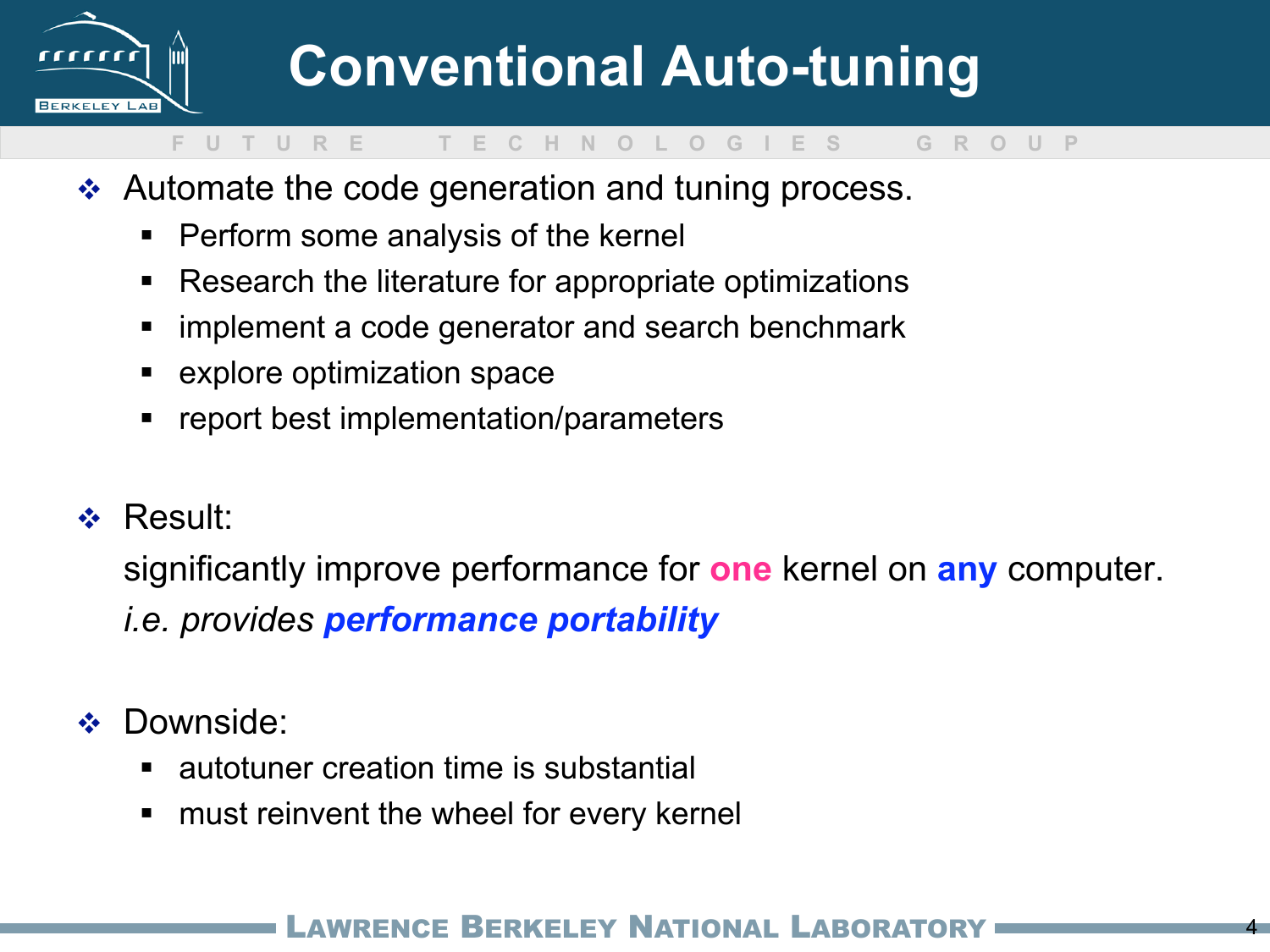

## **Generalized Frameworks for Auto-tuning**

 $\cdot$  Integrate some of the code transformation features of a compiler with the domain-specific optimization knowledge of an auto-tuner

**F U T U R E T E C H N O L O G I E S G R O U P** 

- **Parse high-level source**
- apply transformations allowed by the domain, but not necessarily safe based on language semantics alone
- **generate code + auto-tuning benchmark**
- explore optimization space
- report best implementation/parameters
- **❖ Result:**

significantly improve performance for **any** kernel on **any** computer for a domain or motif.

*i.e. performance portability without sacrificing productivity* 

### RENCE BERKELEY NATIONAL LARORA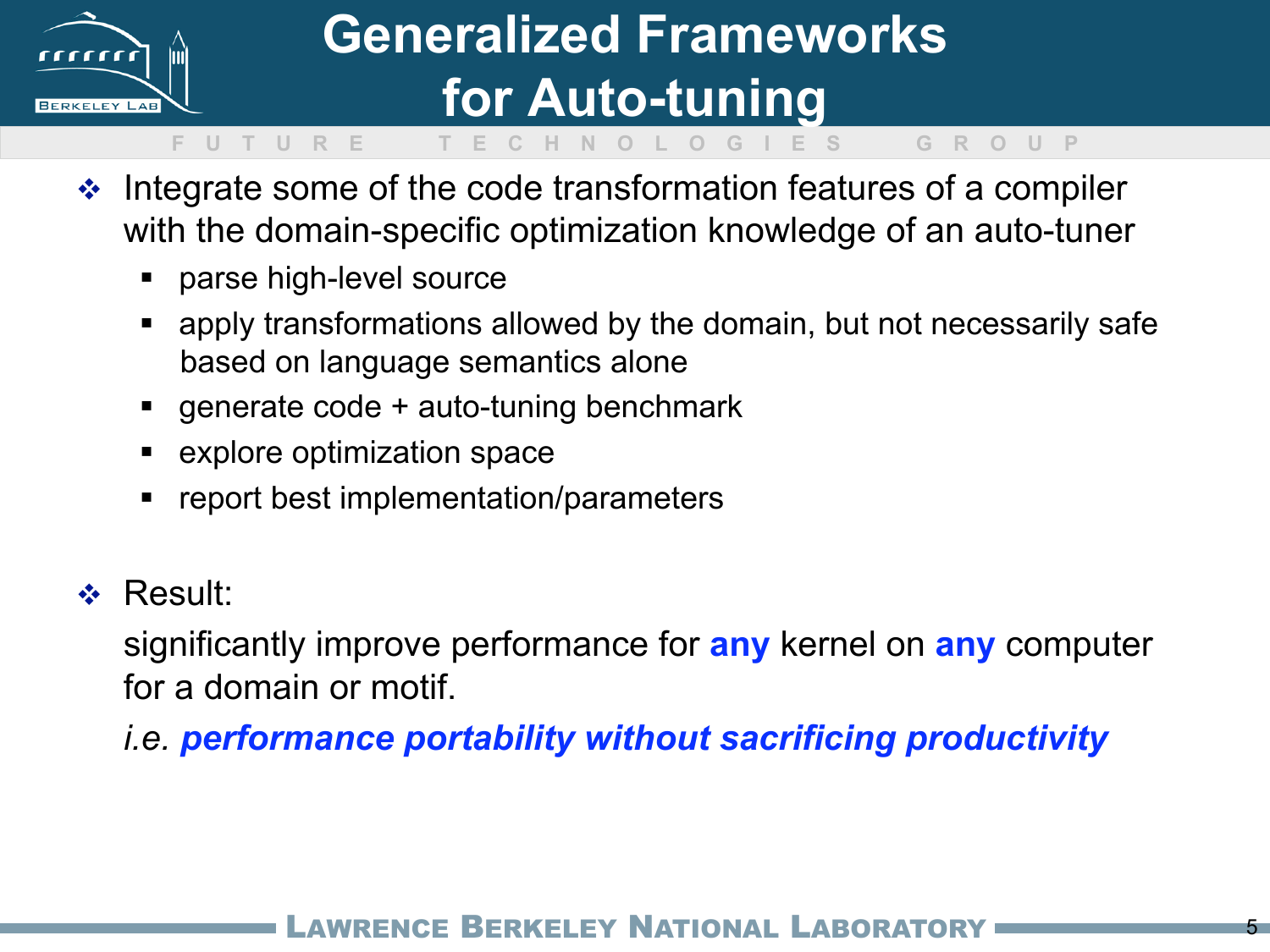

## **Outline**

#### **F U T U R E T E C H N O L O G I E S G R O U P**

- 1. Stencils
- 2. Machines
- 3. Framework
- 4. Results
- 5. Conclusions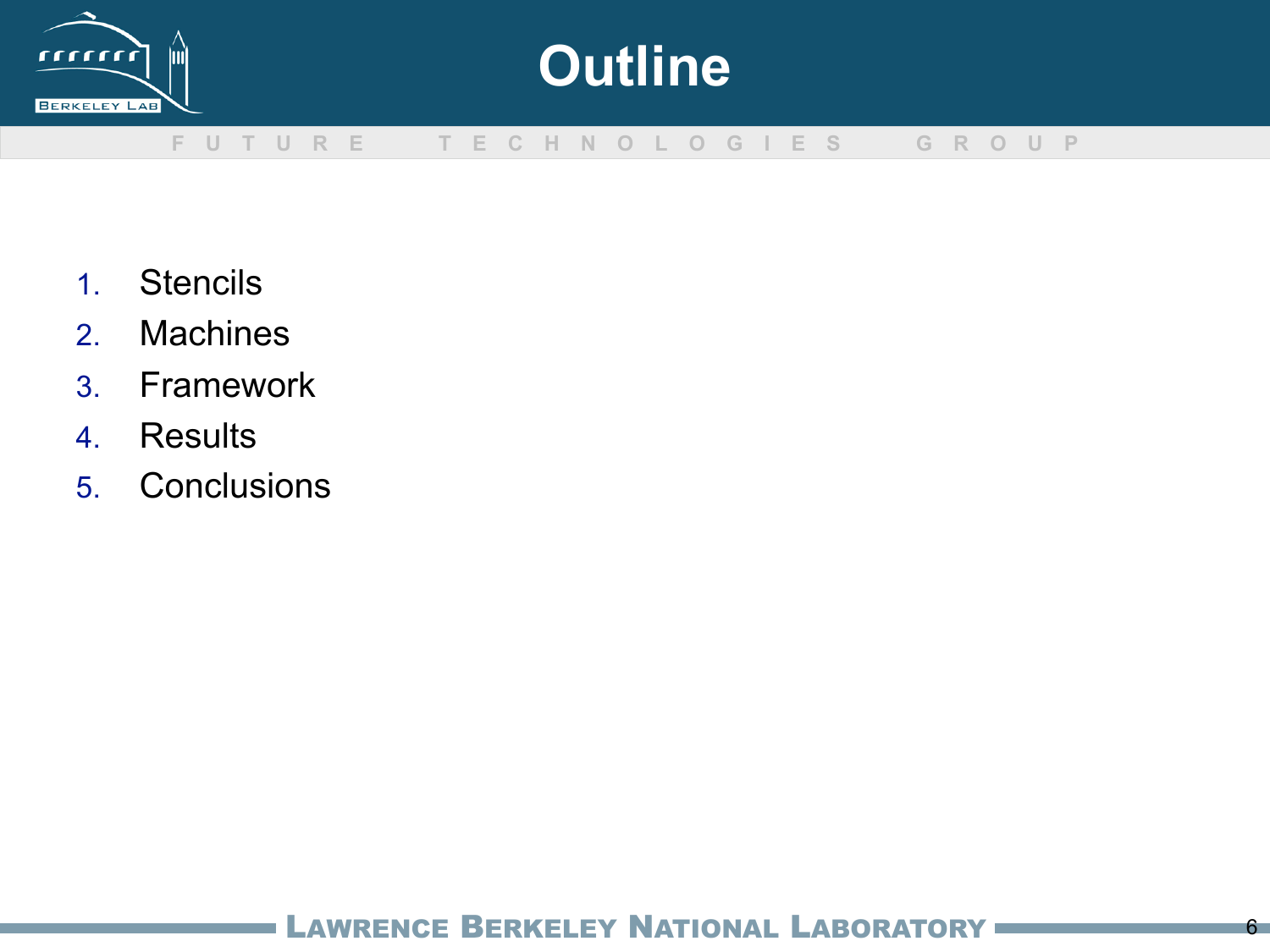

# **Benchmark Stencils**

- Laplacian
- Divergence
- Gradient
- Bilateral Filtering

### RENCE BERKELEY NATIONAL LABORAT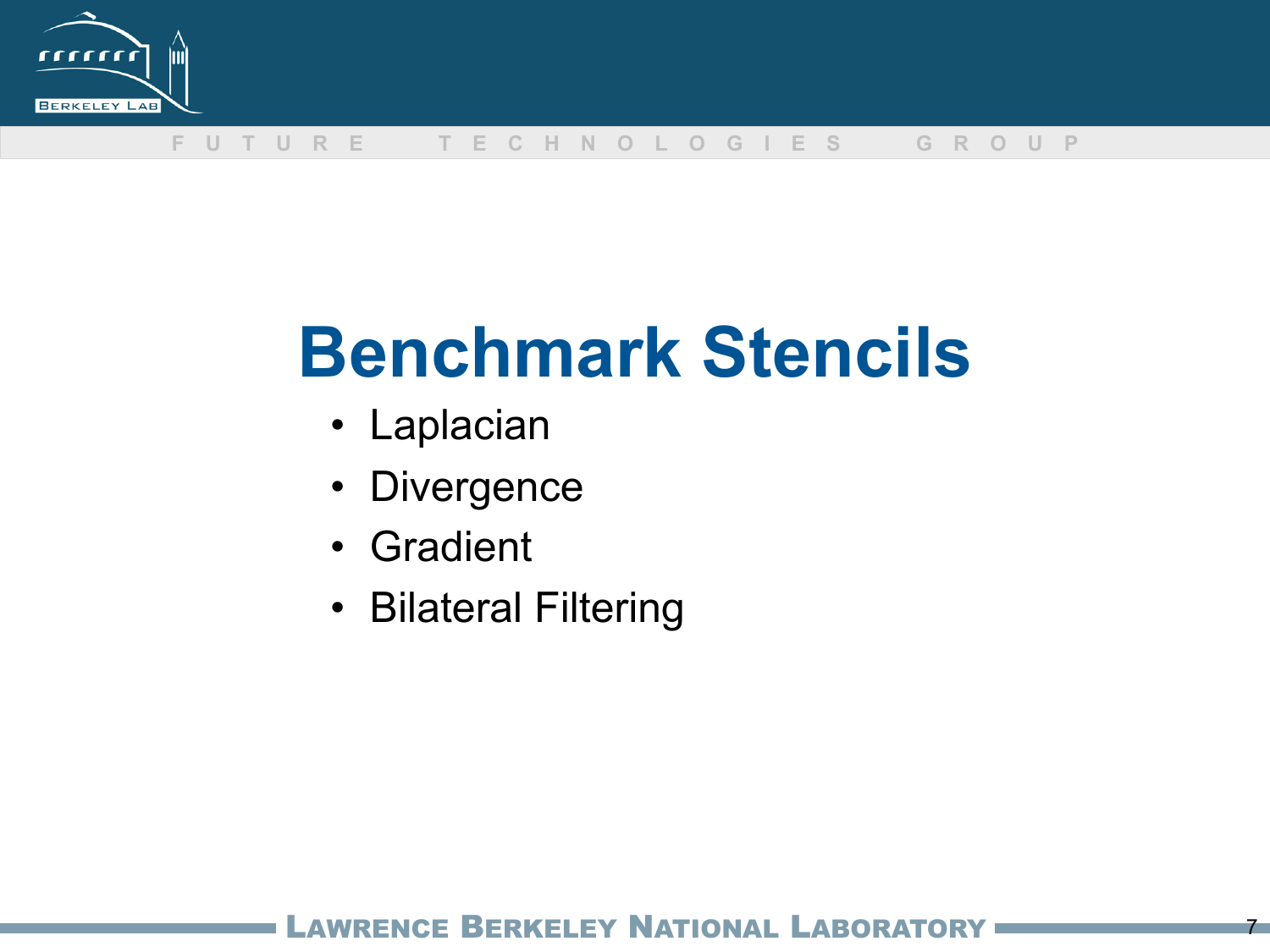

- Nearest neighbor computations on structured grids (1D…ND array)
- ❖ stencils from PDEs are often a weighted linear combination of neighboring values
- cases where weights vary in space/time
- $\div$  stencil can also result in a table lookup
- $\div$  stencils can be nonlinear operators



8

 caveat: We only examine implementations like Jacobi's Method *(i.e. separate read and write arrays)* 

ERKELEY NATIONAL L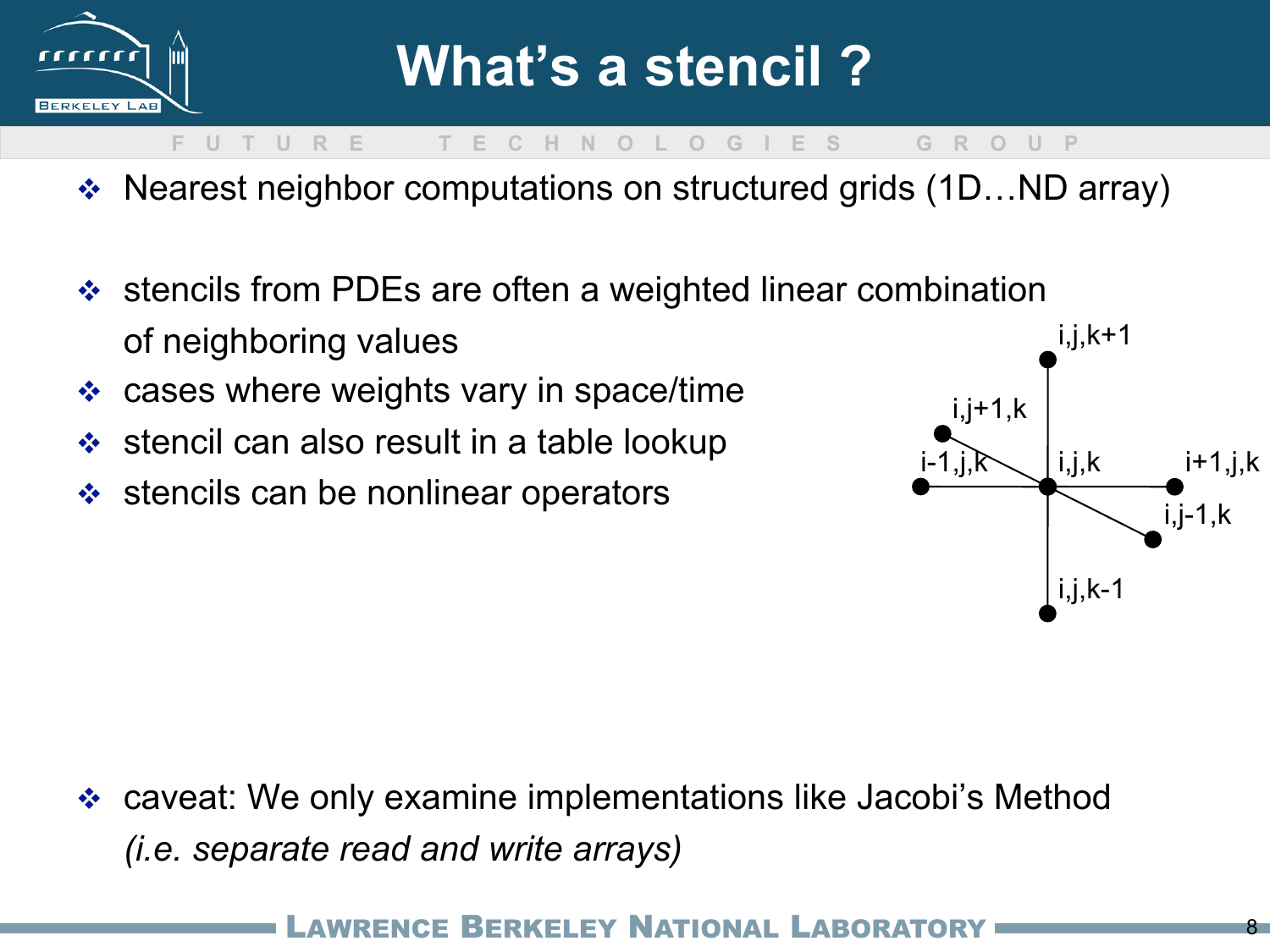

- 7-point stencil on scalar grid, produces a scalar grid
- Substantial reuse (+high working set size)
- **Memory-intensive** kernel
- Elimination of capacity misses may improve performance by **66%**



LAWRENCE BERKELEY NATIONAL LABORATORY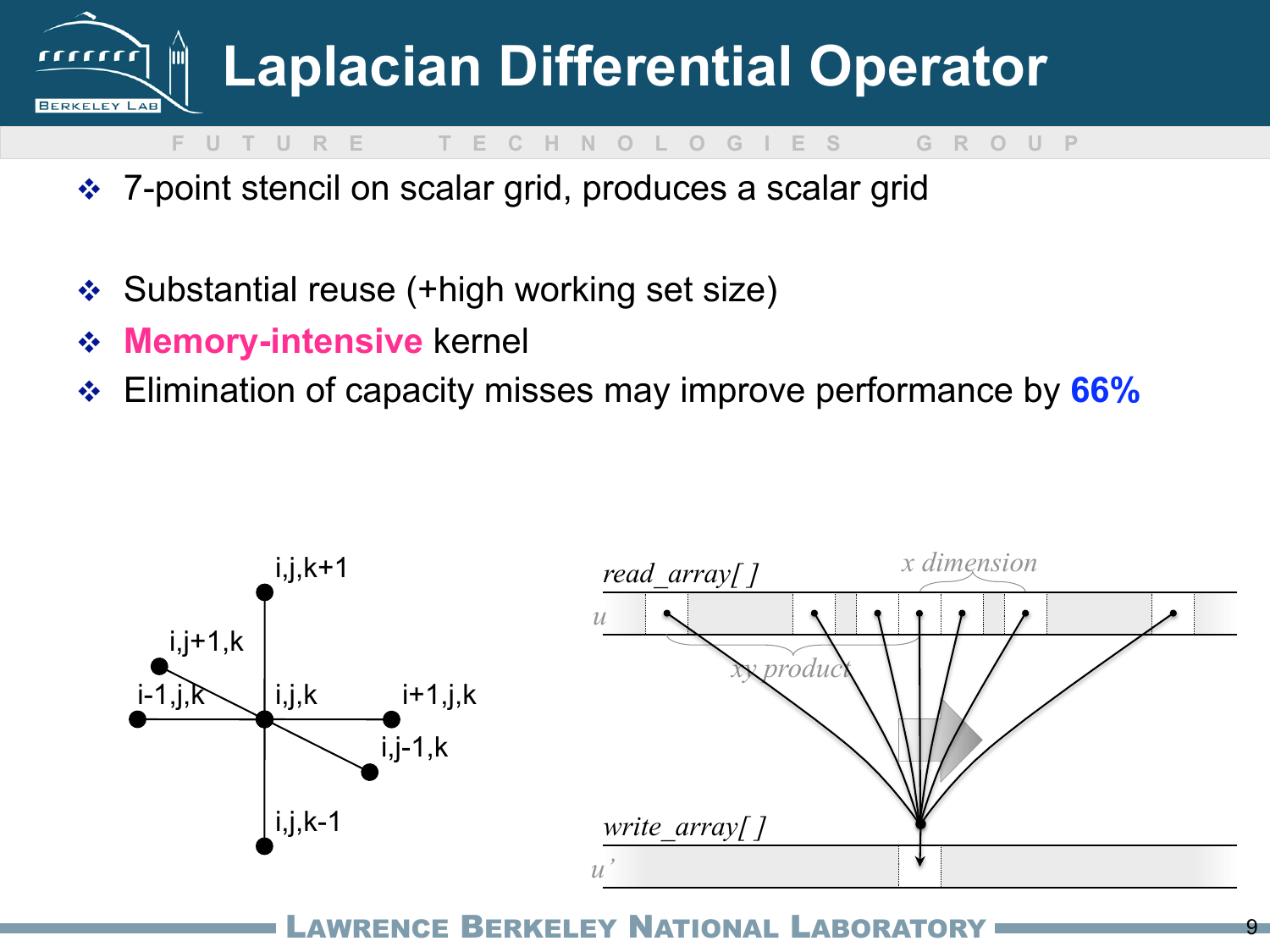

- **F U T U R E T E C H N O L O G I E S G R O U P**
- 6-point stencil on a vector grid, produces a scalar grid
- ◆ Low reuse per component.
- Only z-component demands a large working set
- **Memory-intensive** kernel
- Elimination of capacity misses may improve performance by **40%**



LAWRENCE BERKELEY NATIONAL LABORATORY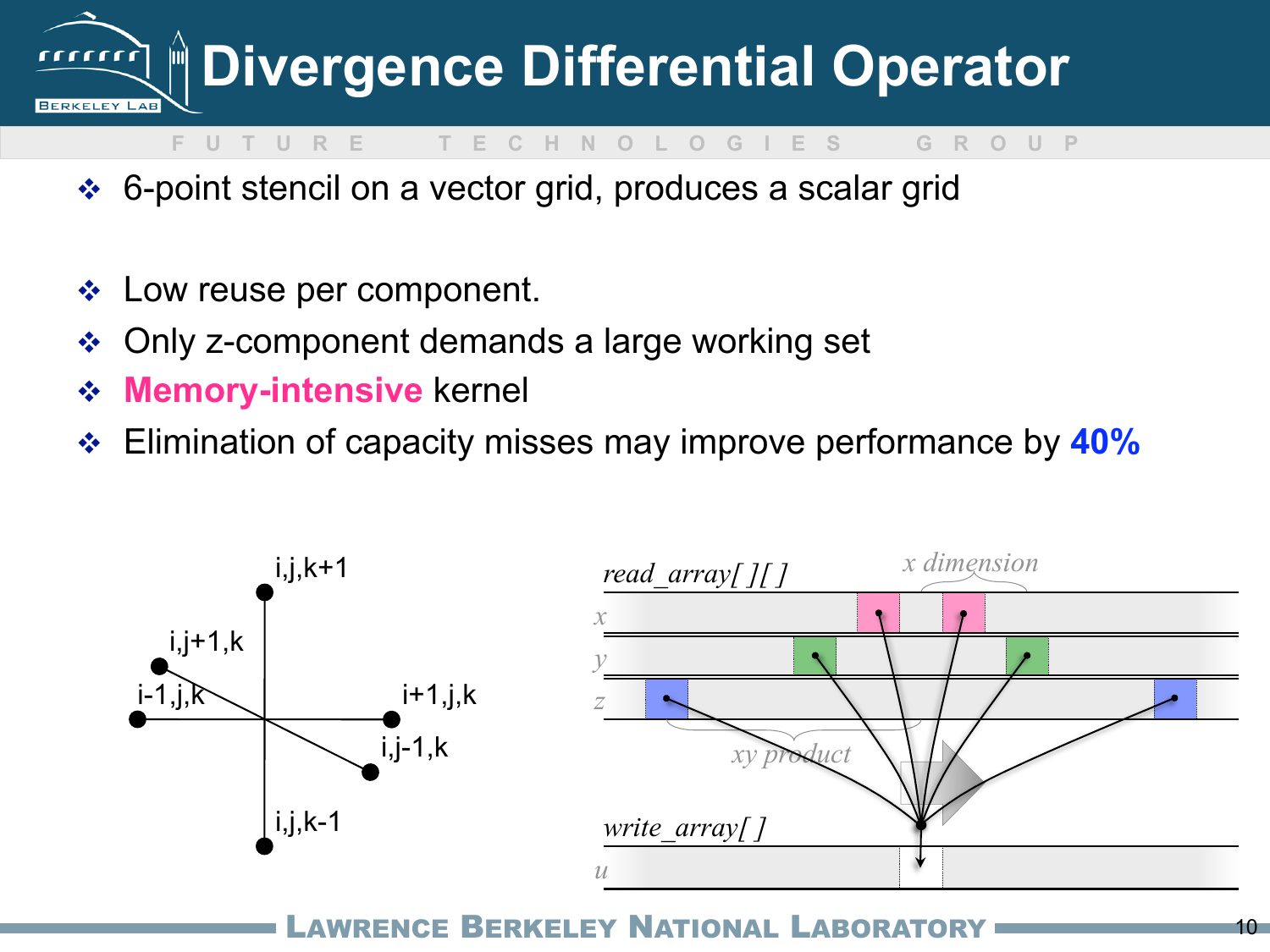

- 6-point stencil on a scalar grid, produces a vector grid
- $\div$  High reuse (like laplacian)
- **❖** High working set size
- $\div$  three write streams (+ write allocation streams) = 7 total streams
- **Memory-intensive** kernel
- Elimination of capacity misses may improve performance by **30%**



LAWRENCE BERKELEY NATIONAL LABORATORY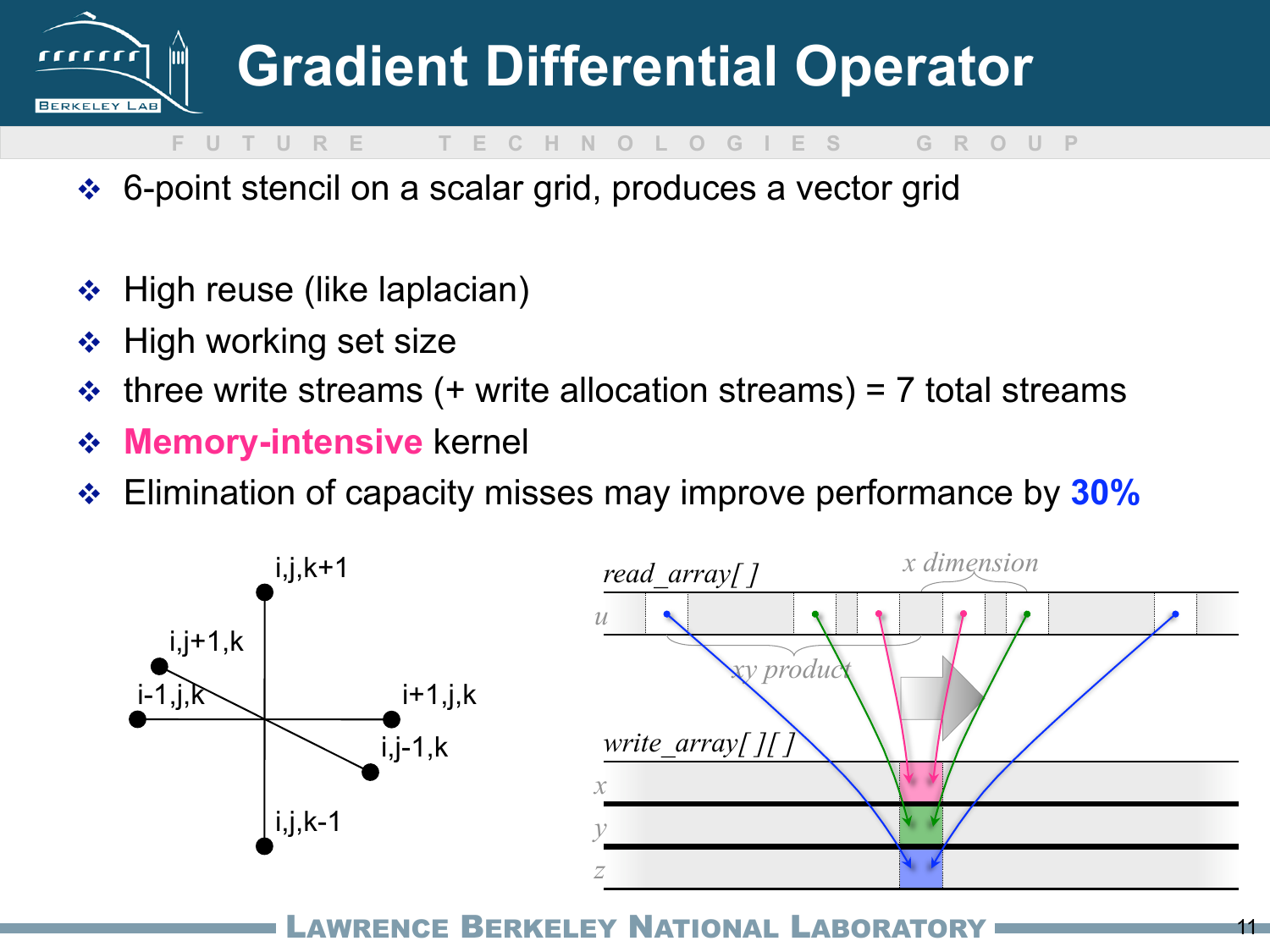

- ❖ Extracted from a medical imaging application (MRI processing)
- Normal Gaussian stencils **smooth images**, but **destroy sharp edges**.
- This kernel performs **anistropic** filtering thus preserving edges.
- $\div$  We may scale the size of the stencil (radius=3,5)
	- $\blacksquare$  7<sup>3</sup>-pt or 11<sup>3</sup>-pt stencils.
	- apply to dataset of 192 x 256x256 slices
	- originally 8-bit grayscale voxels, but processed as **32-bit floats**

### BERKELEY NATIONAL LABO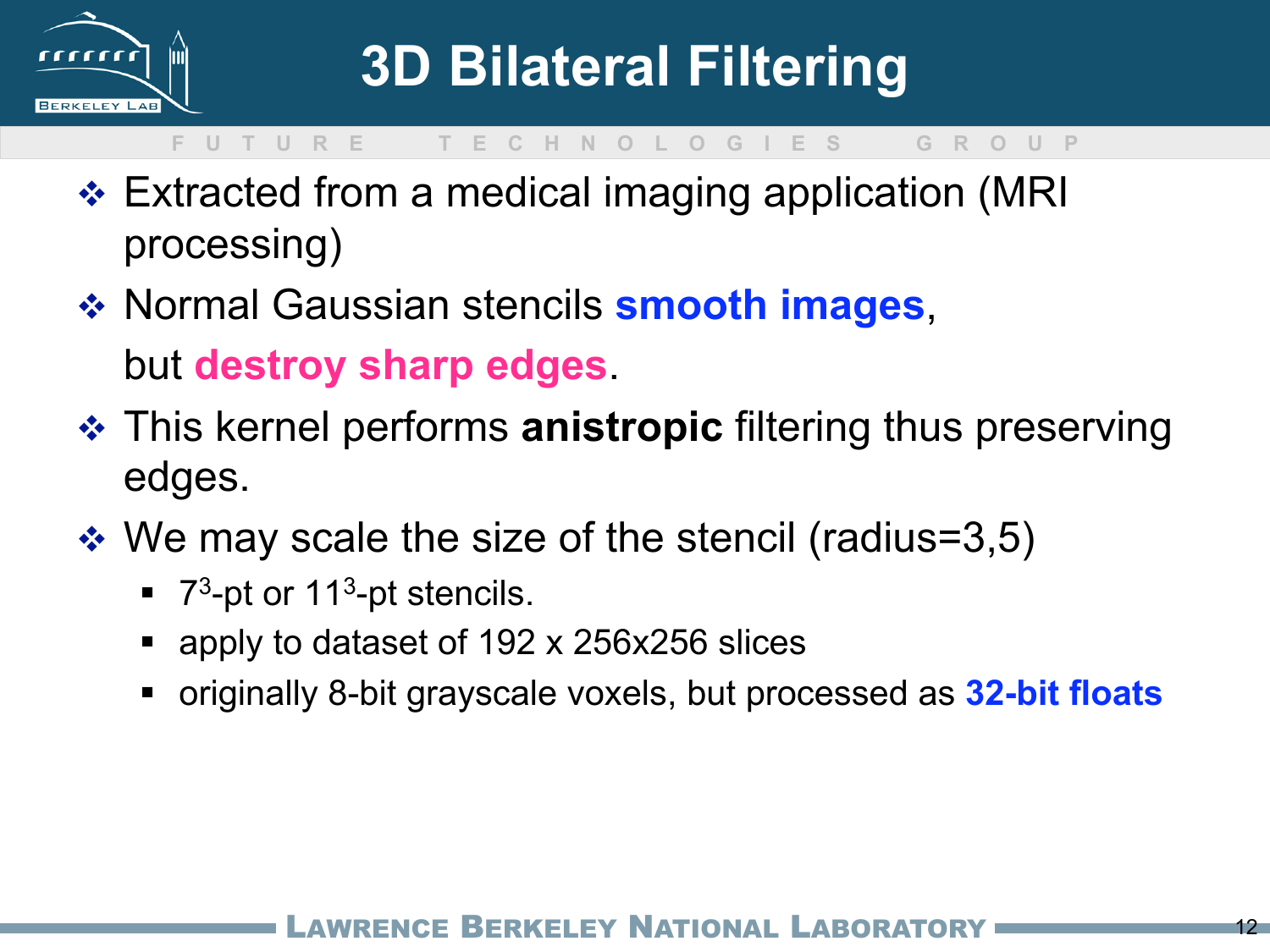

# **3D Bilateral Filtering**

**(pseudo code)** 

### **F U T U R E T E C H N O L O G I E S G R O U P**

 Each point in the stencil mandates a **voxel-dependent indirection**, and each stencil also requires one **divide**.

```
for all points (xyz) in x,y,zvoxelSum = 0weightSum = 0srcVoxel = src[xyz] for all neighbors (ijk) within radius of xyz{ 
    neighbourVoxel = src[ijk] neighborWeight = table2[ijk]*table1[neighborVoxel-srcVoxel] 
     voxelSum +=neighborWeight*neighborVoxel
     weightSum+=neighborWeight
   } 
   dstVoxel = voxelSum/weightSum
}
```
 Large radii results in extremely **compute-intensive** kernels with large working sets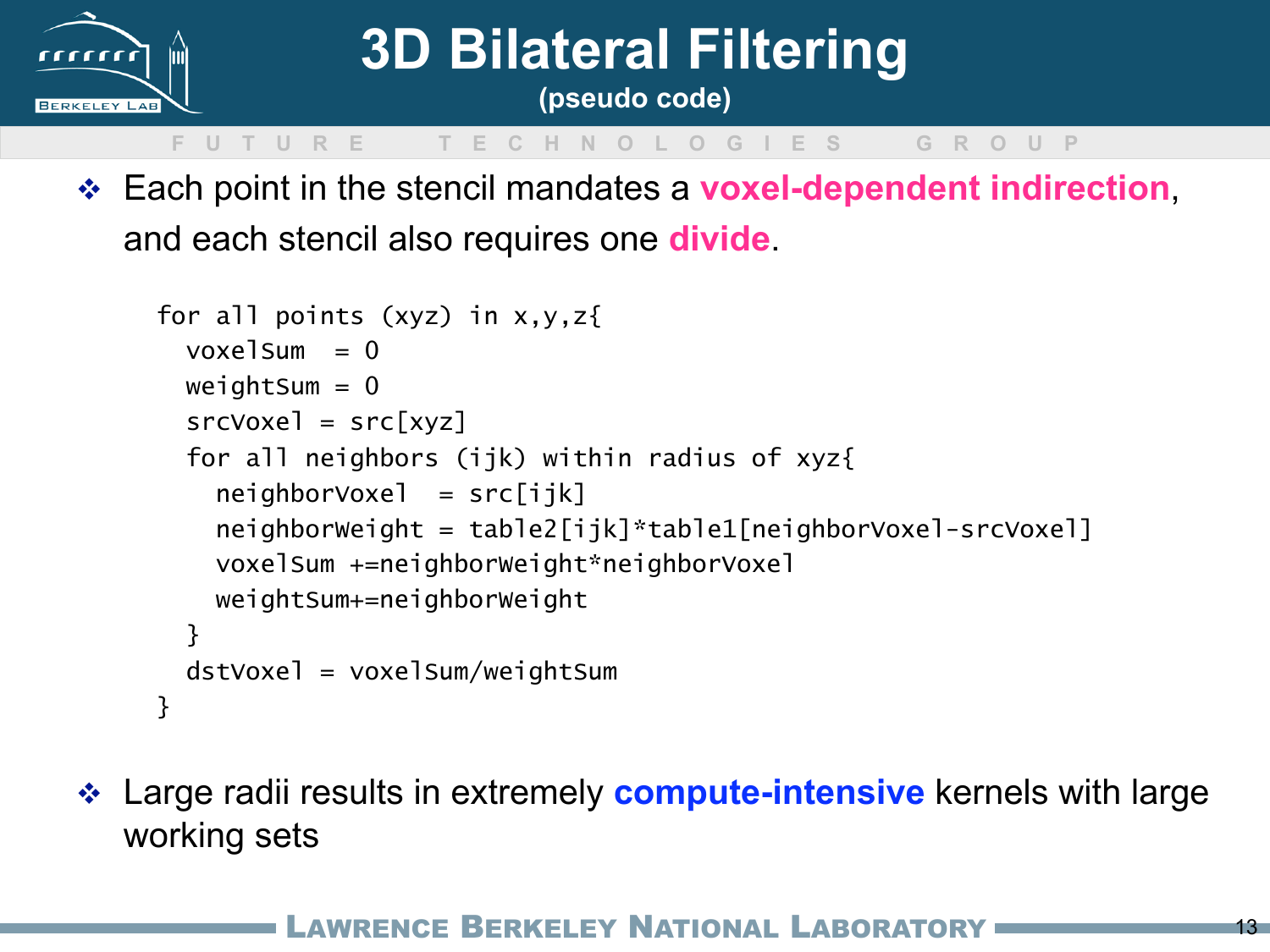

# **Benchmark Machines**

LAWRENCE BERKELEY NATIONAL LABORATORY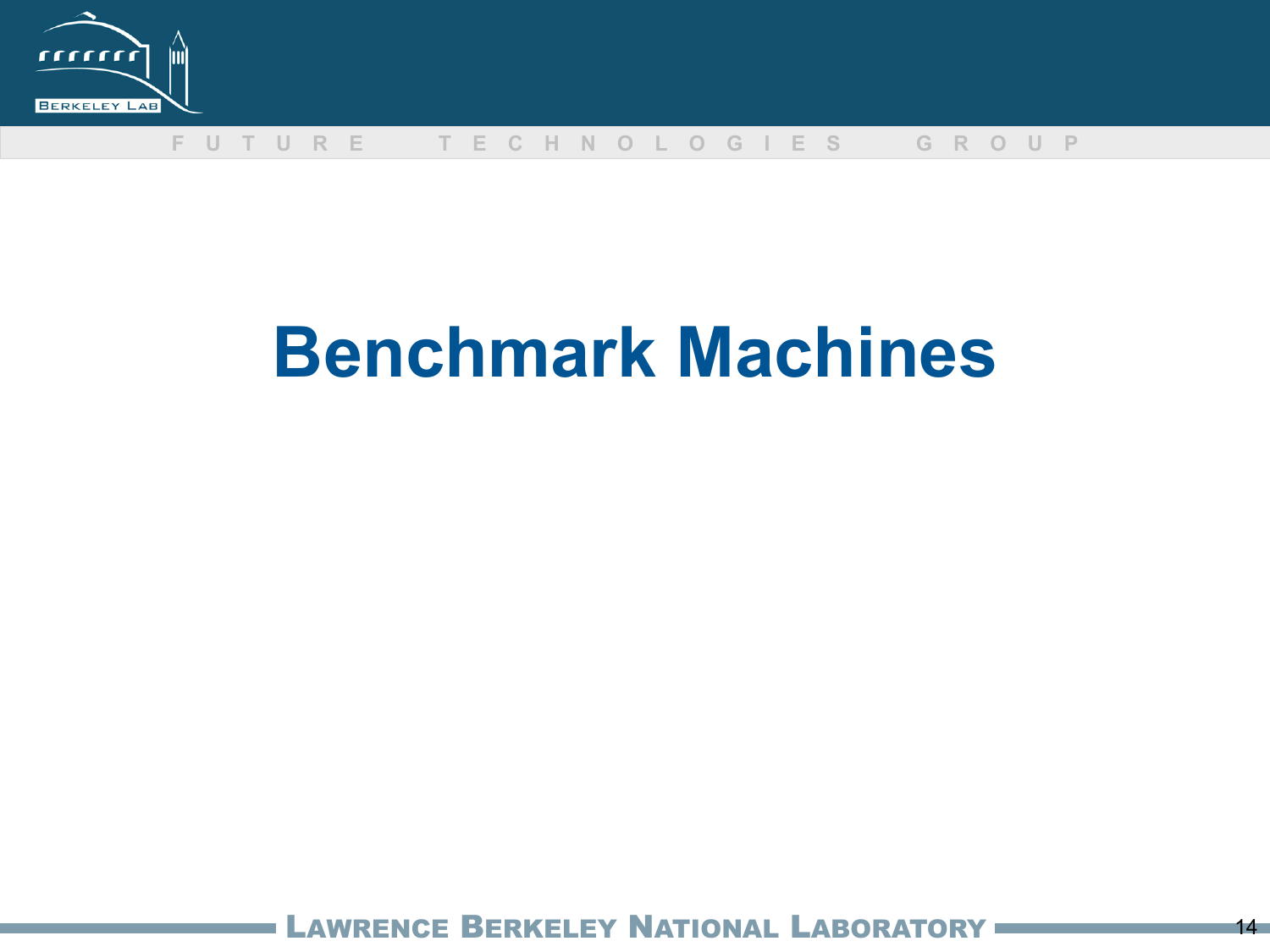

- Experiments only explored parallelism within an SMP
- ◆ We use a Sun X2200 M2 as a proxy for the XT5 (e.g. Jaguar)
- ◆ We use a Nehalem machine as a proxy for possible future Cray machines.
- Barcelona/Nehalem are **NUMA**



WRENCE BERKELEY NATIONAL LABORATORY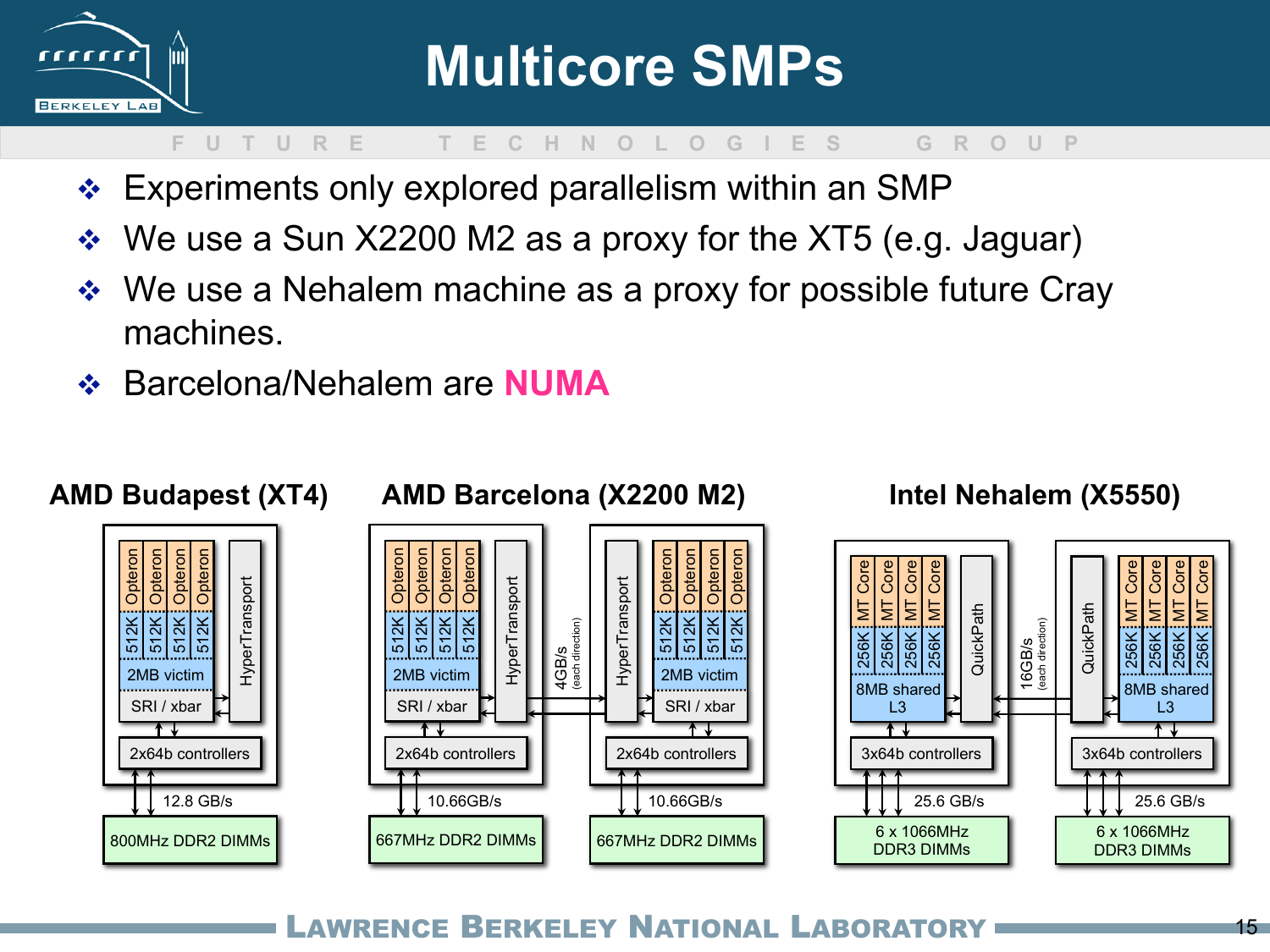

# **Generalized Framework for Auto-tuning Stencils**

Copy and Paste auto-tuning

NCE BERKELEY NATIONAL LABORAT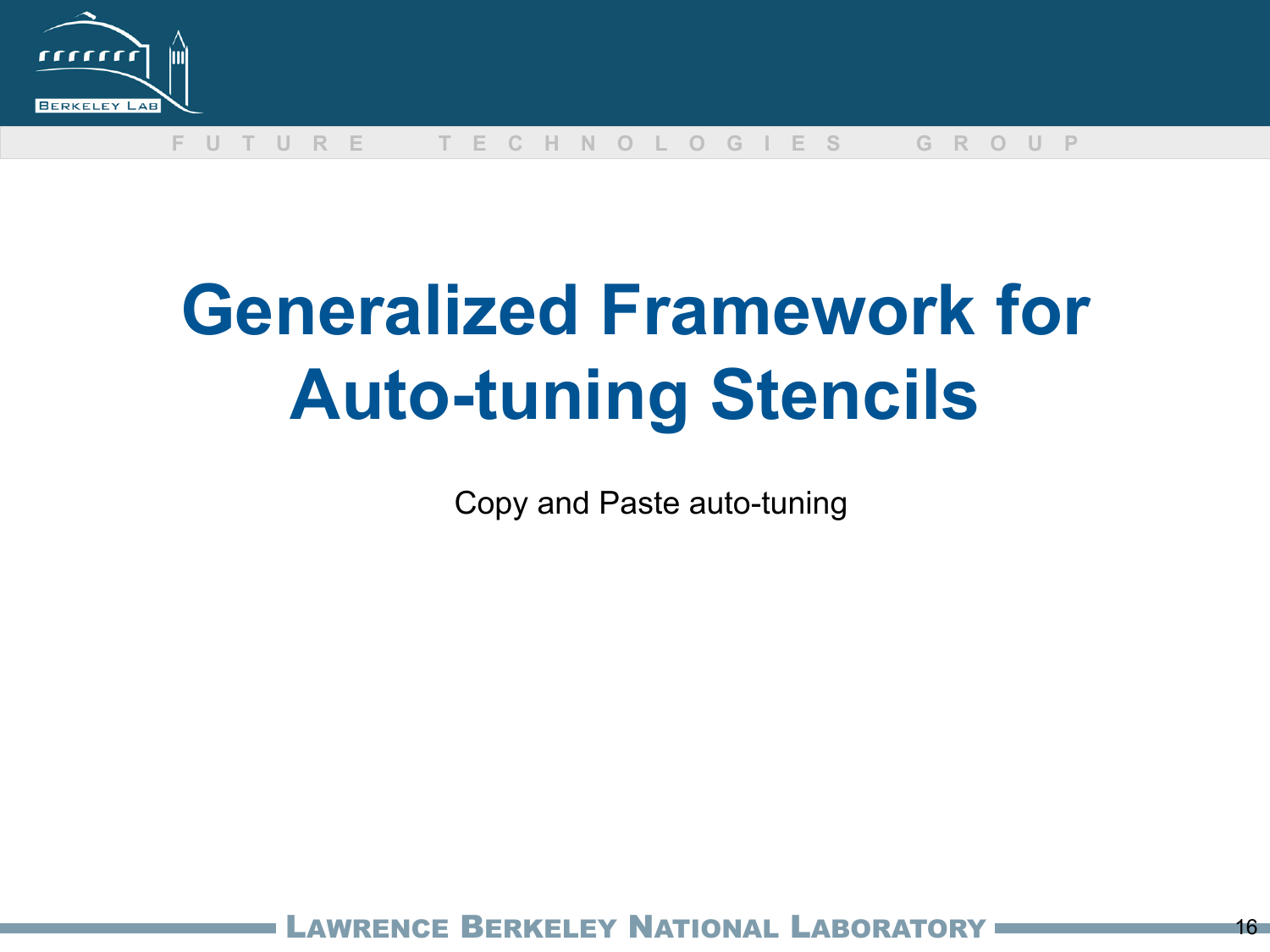

Given a F95 implementation of an application:

- 1. Programmer annotates target stencil loop nests
- 2. Auto-tuning System:
	- converts FORTRAN implementation into internal representation (AST)
	- **ullets** a test harness
	- **Strategy Engine iterates on:** 
		- apply optimization to internal representation
		- backend generation of optimized C code
		- compile C code
		- benchmark C code
	- using best implementation, automatically produces a library for that kernel/machine combination
- 3. Programmer then updates application to call optimized library routine

### AWRENCE BERKELEY NATIONAL LABORAT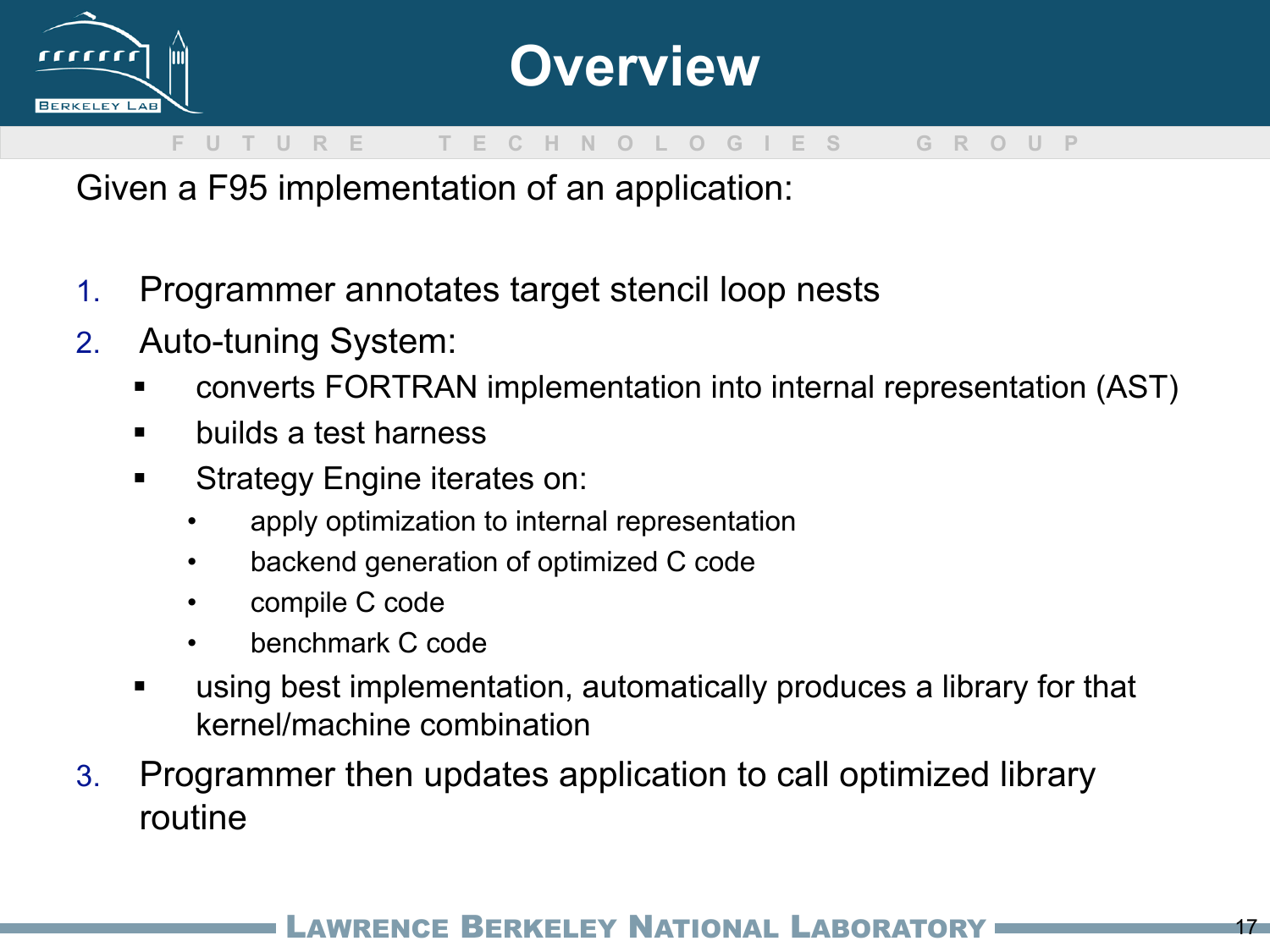

## **Strategy Engine: Auto-parallelization**

#### **F U T U R E T E C H N O L O G I E S G R O U P**

- The strategy engines can auto-parallelize cache blocks among hardware thread contexts.
- We use a single-program, multiple-data (SPMD) model implemented with POSIX Threads (Pthreads).
- All threads are created at the beginning of the application.

• We also produce an initialization routine that exploits the first touch policy to ensure proper NUMA-aware allocation.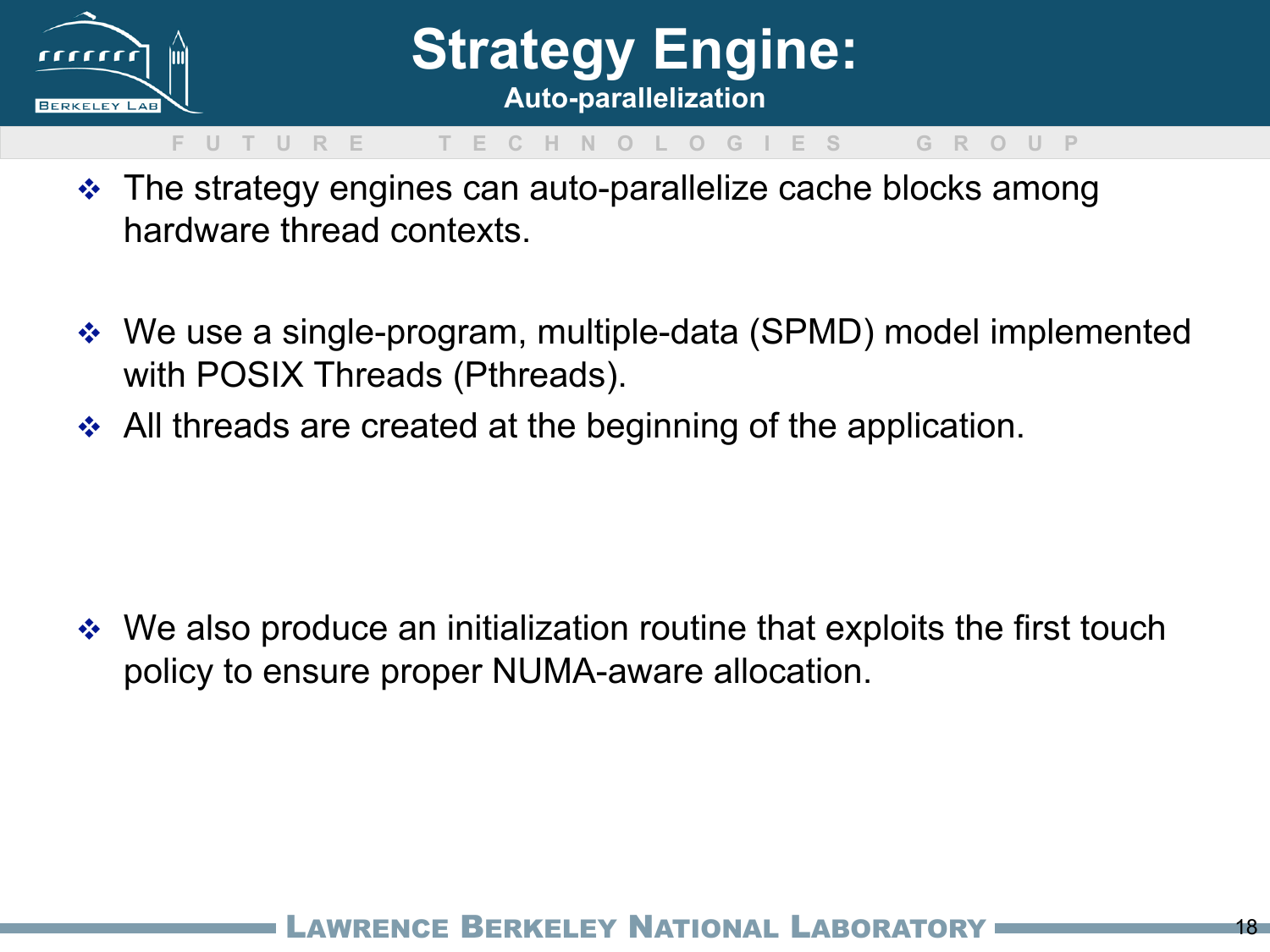

**Strategy Engine: Auto-tuning Optimizations** 

#### **F U T U R E T E C H N O L O G I E S G R O U P**

- Strategy Engine explores a number of auto-tuning optimizations:
	- **-** loop unrolling/register blocking
	- cache blocking
	- constant propagation / common subexpression elimination



- ❖ Future Work:
	- cache bypass (e.g. *movntpd*)
	- **software prefetching**
	- **SIMD intrinsics**
	- data structure transformations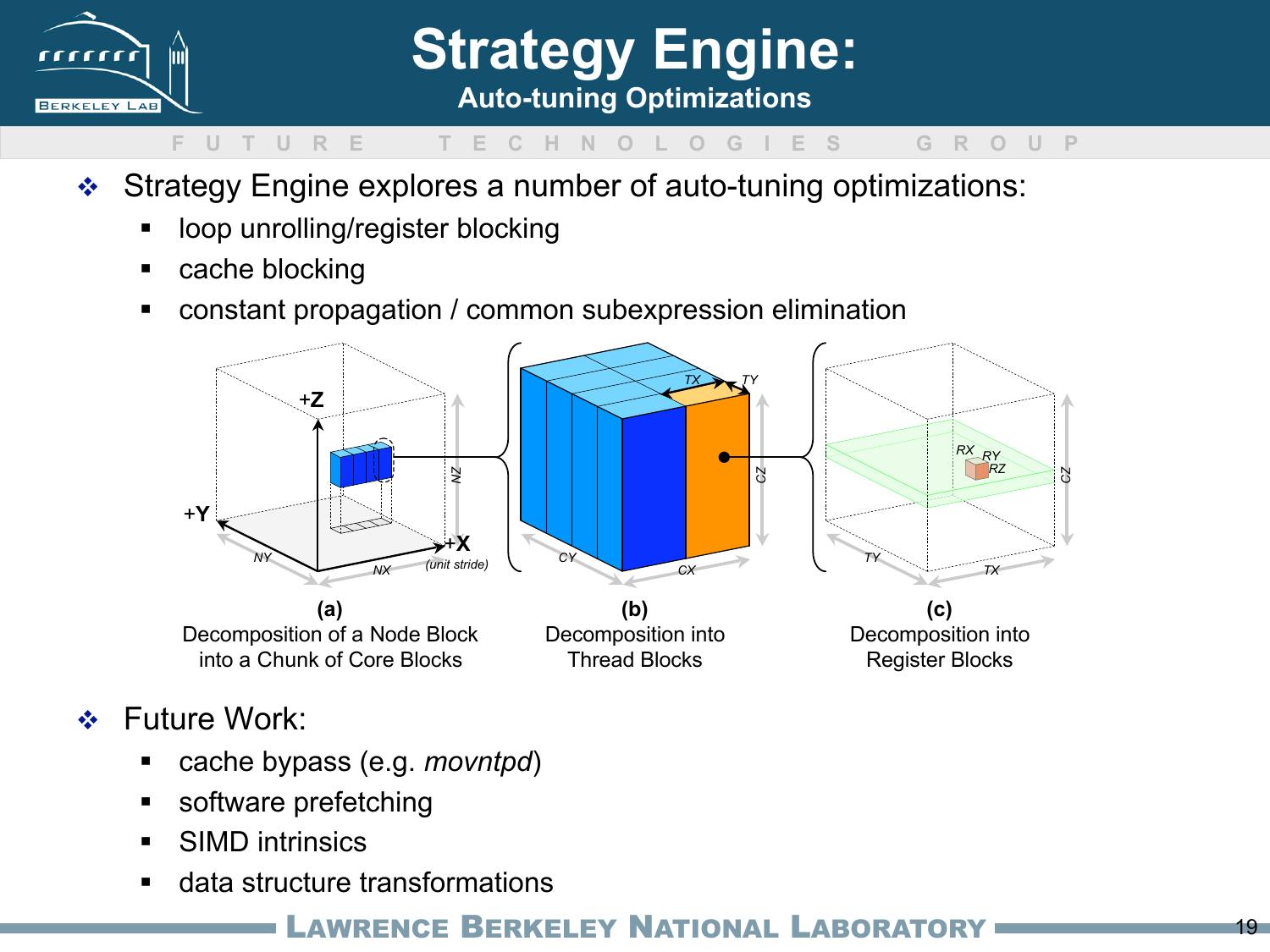

# **Experimental Results**

NOTE: threads are ordered to exploit: multiple threads within a core (Nehalem only), then multicore, then multiple sockets (Barcelona/Nehalem)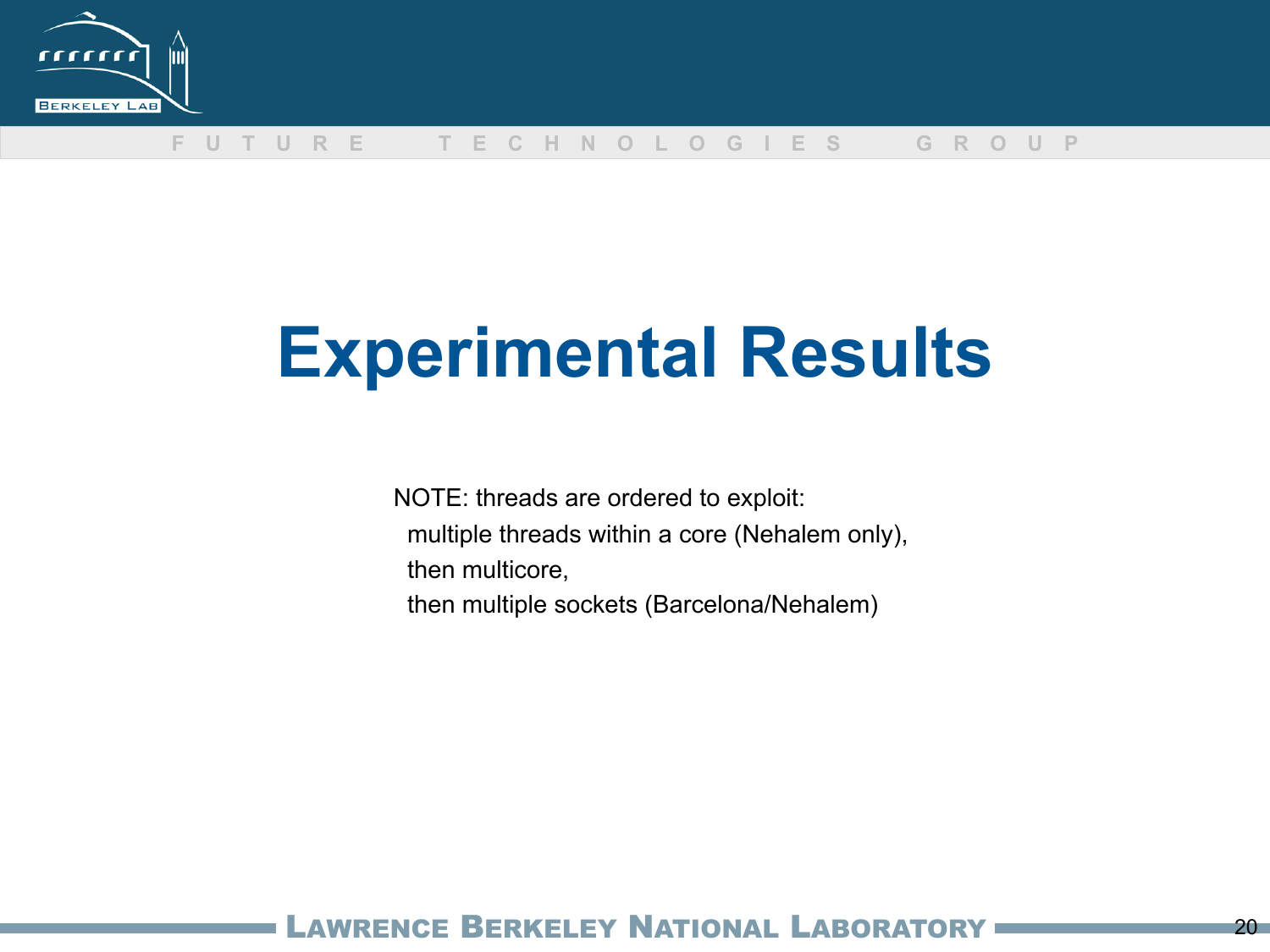![](_page_20_Picture_0.jpeg)

- On the memory-bound architecture (Barcelona), auto-parallelization doesn't make a difference.
- Auto-tuning enables scalability.
- $\div$  Barcelona is bandwidth-proportionally faster than the XT4.
- $\div$  Nehalem is ~2.5x faster than Barcelona, and 4x faster than the XT4
- Auto-parallelization plus tuning significantly outperforms OpenMP.

![](_page_20_Figure_8.jpeg)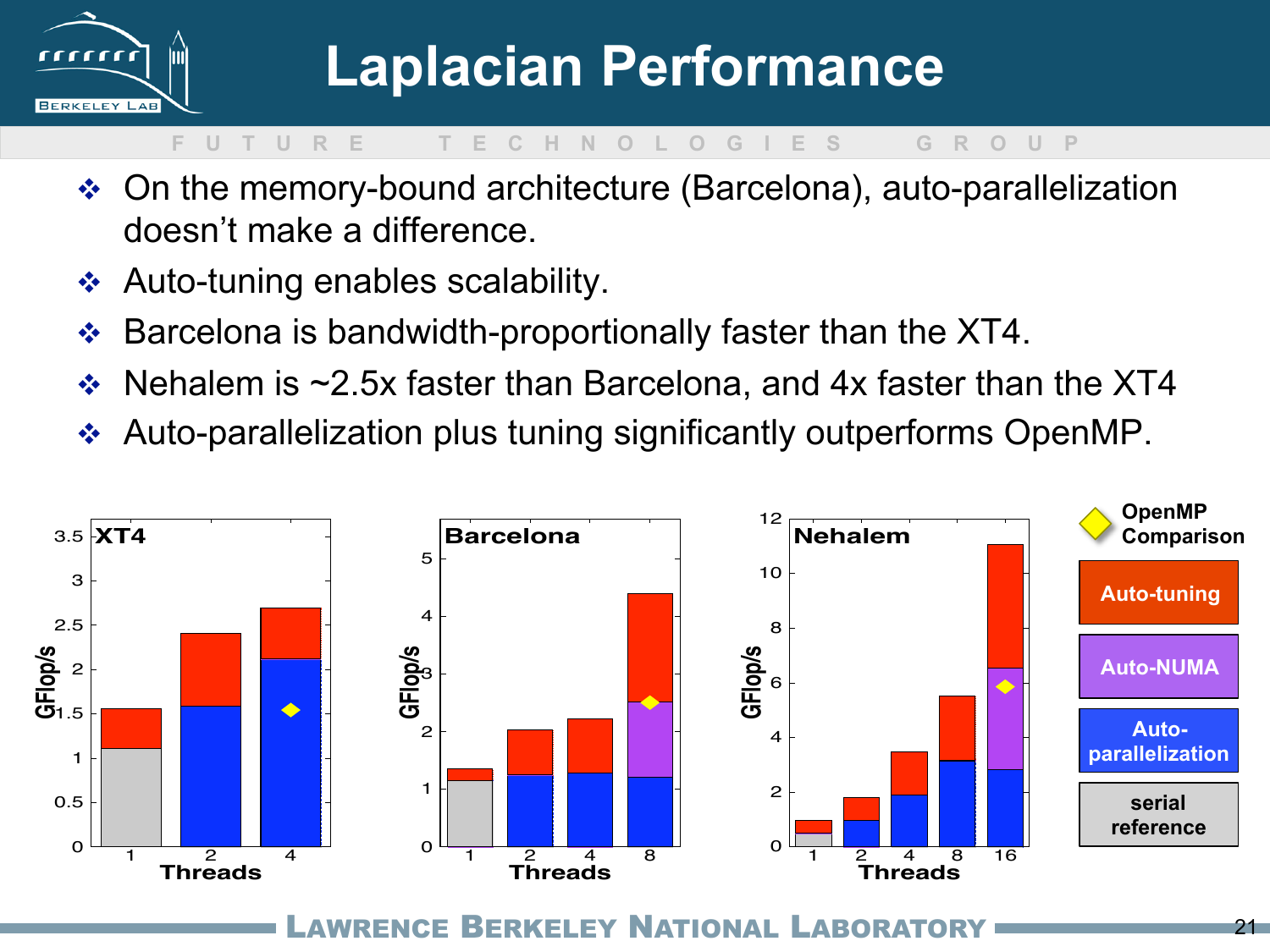![](_page_21_Picture_0.jpeg)

- **No changes to the framework were required (just drop in F95 code)**
- ◆ As there was less reuse in the Divergence than in Laplacian, there are fewer capacity misses.
- ❖ So auto-tuning has less to improve upon
- Nehalem is ~2.5x faster than Barcelona

![](_page_21_Figure_7.jpeg)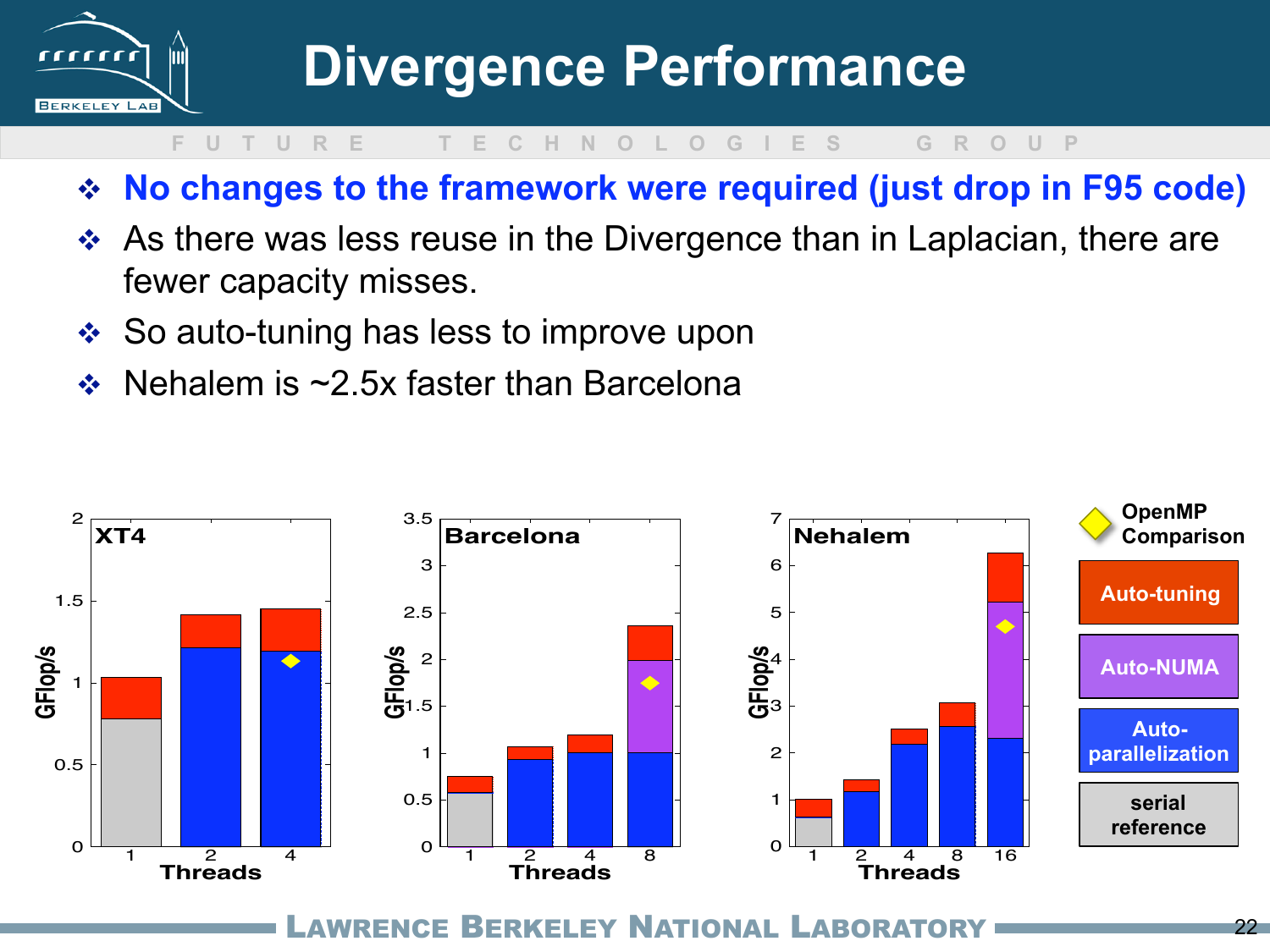![](_page_22_Picture_0.jpeg)

- **No changes to the framework were required (just drop in F95 code)**
- Gradient has moderate reuse, but a large number of output streams.
- Performance gains from auto-tuning are moderate (25-35%)
- Parallelization is only valuable in conjunction with auto-tuning

![](_page_22_Figure_7.jpeg)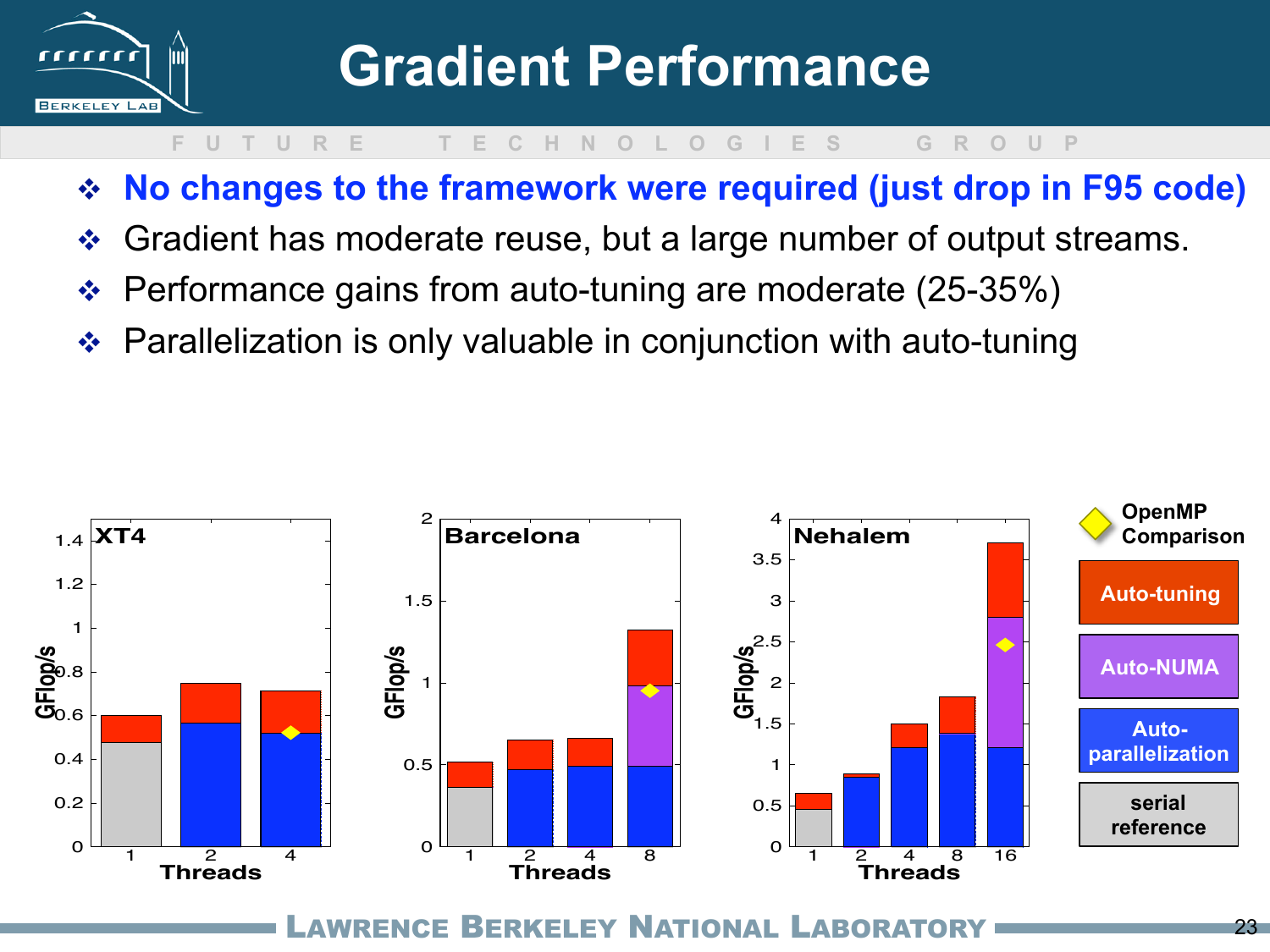![](_page_23_Picture_0.jpeg)

- **No changes to the framework were required (just drop in F95 code)**
- Essentially a 7x7x7 (343-pt) stencil
- $\div$  Performance is much more closely tied to GHz instead of GB/s.
- Auto-parallelization yielded near perfect parallel efficiency wrt cores on Barcelona/Nehalem (Nehalem has HyperThreading)
- Auto-tuning significantly outperformed OpenMP (75% on Nehalem)

![](_page_23_Figure_7.jpeg)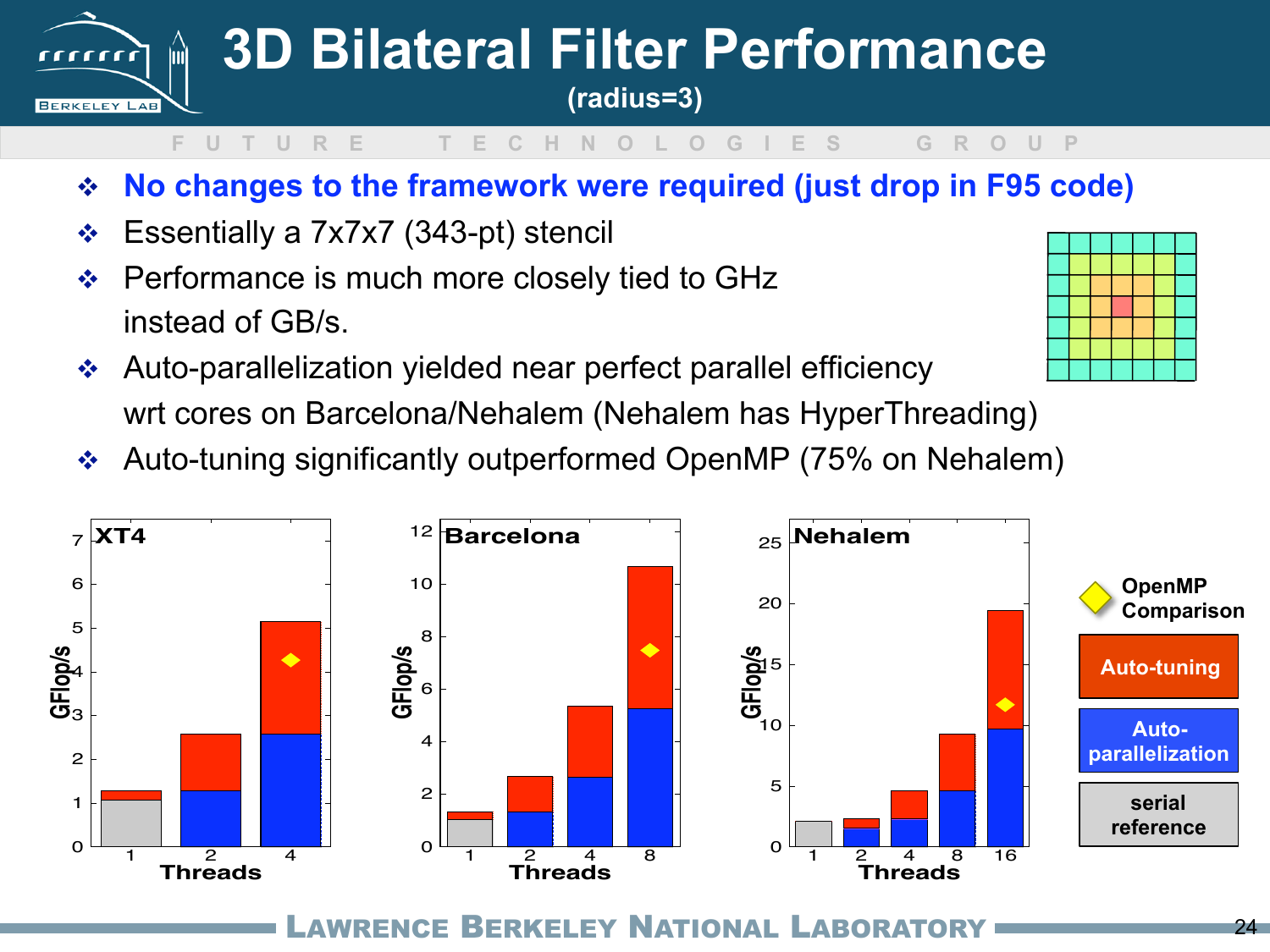![](_page_24_Picture_0.jpeg)

- $\div$  basically the same story as radius=3
- XT4/Nehalem delivered approximately same performance as they did with radius=3
- ◆ Barcelona delivered somewhat better performance.

![](_page_24_Figure_4.jpeg)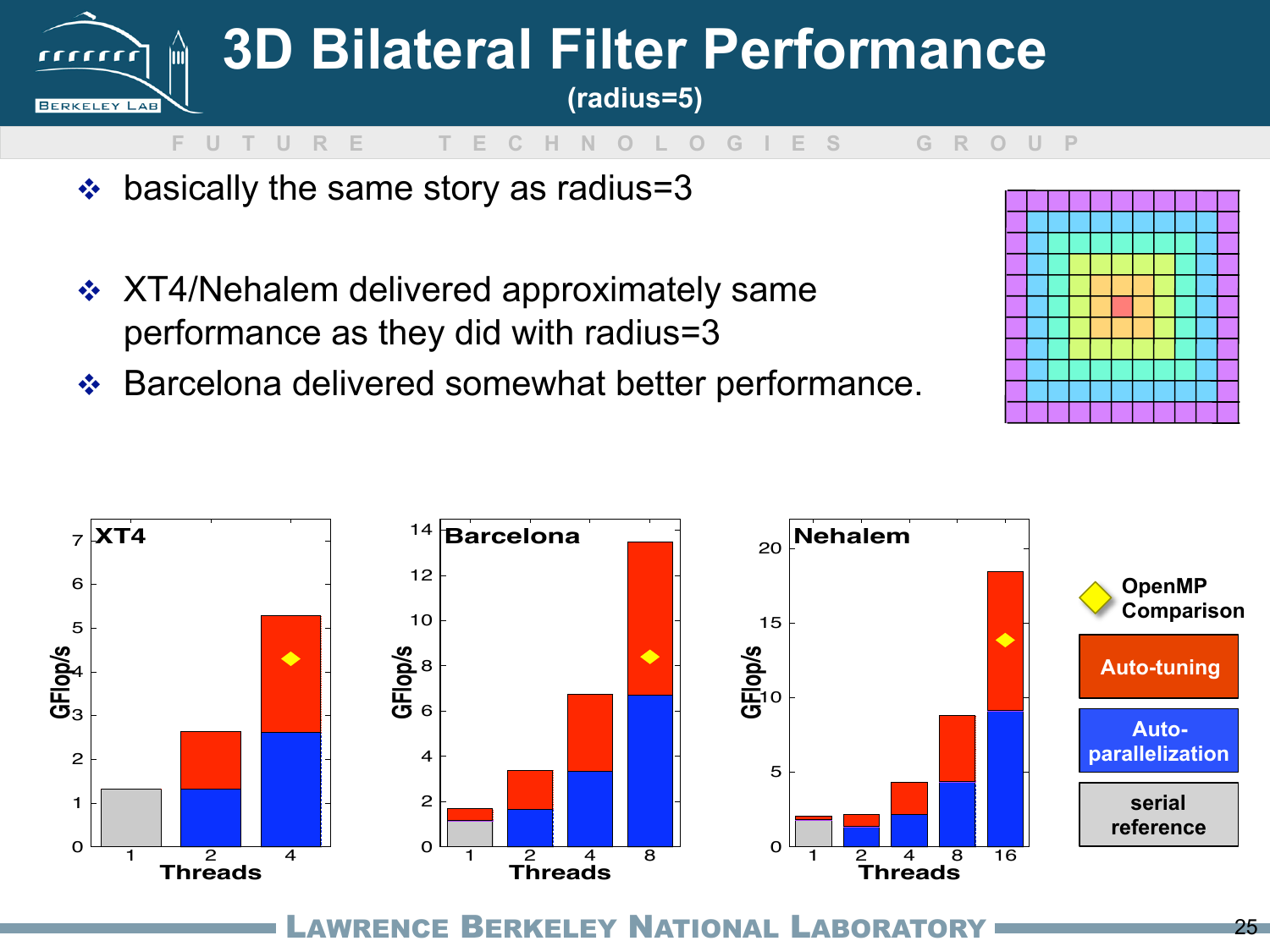![](_page_25_Picture_0.jpeg)

# **Summary**

LAWRENCE BERKELEY NATIONAL LABORATORY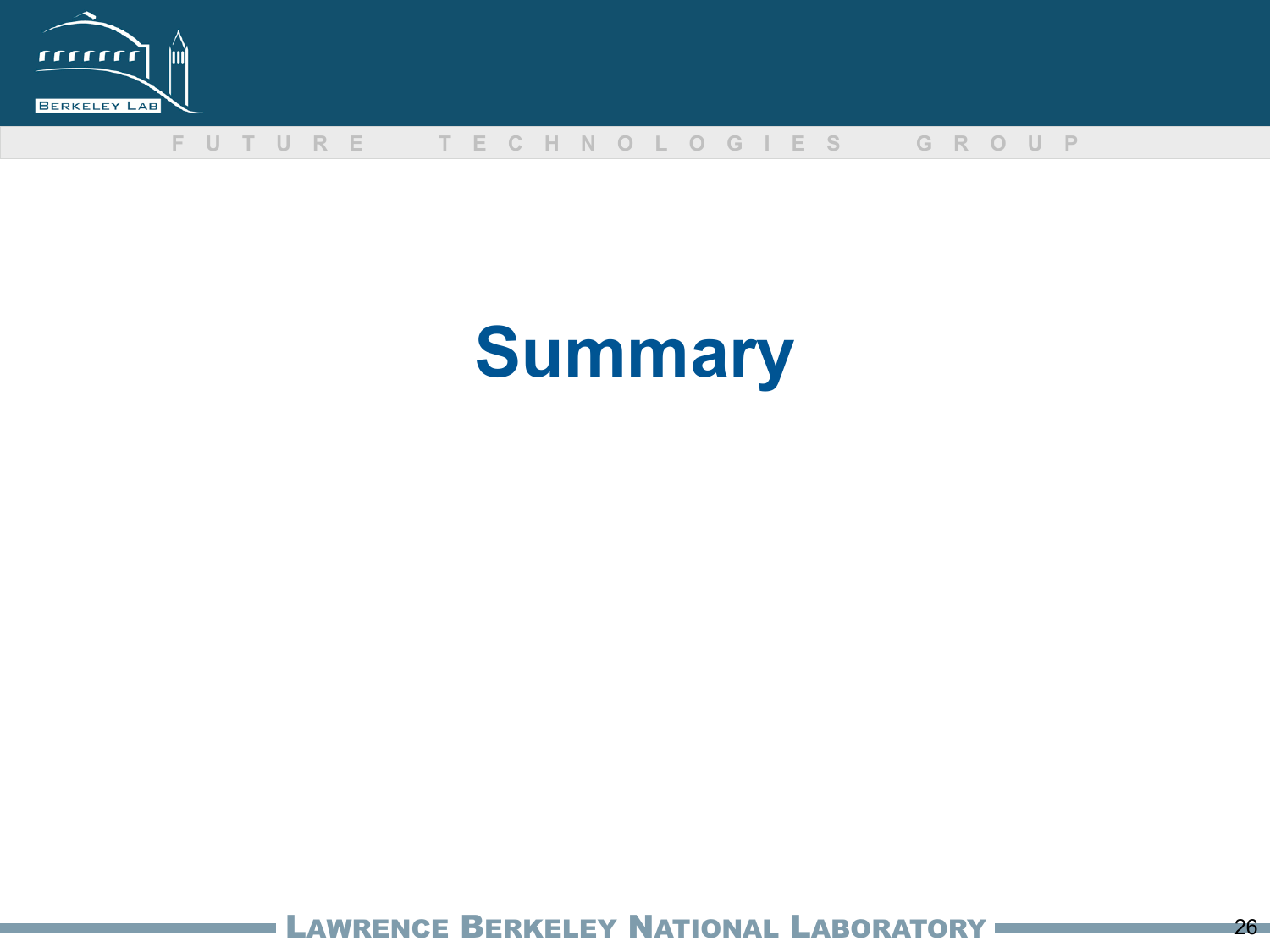![](_page_26_Picture_0.jpeg)

![](_page_26_Picture_1.jpeg)

#### **G R O U P**

- **Dramatic step forward in auto-tuning technology**
- $\triangleleft$  Although the framework required substantial up front work, it provides performance portability across the breadth of architectures **AND** stencil kernels.
- Delivers very good performance, and well in excess of OpenMP.
- $\div$  Future work will examine relevant optimizations
	- e.g. cache bypass would significantly improve gradient performance.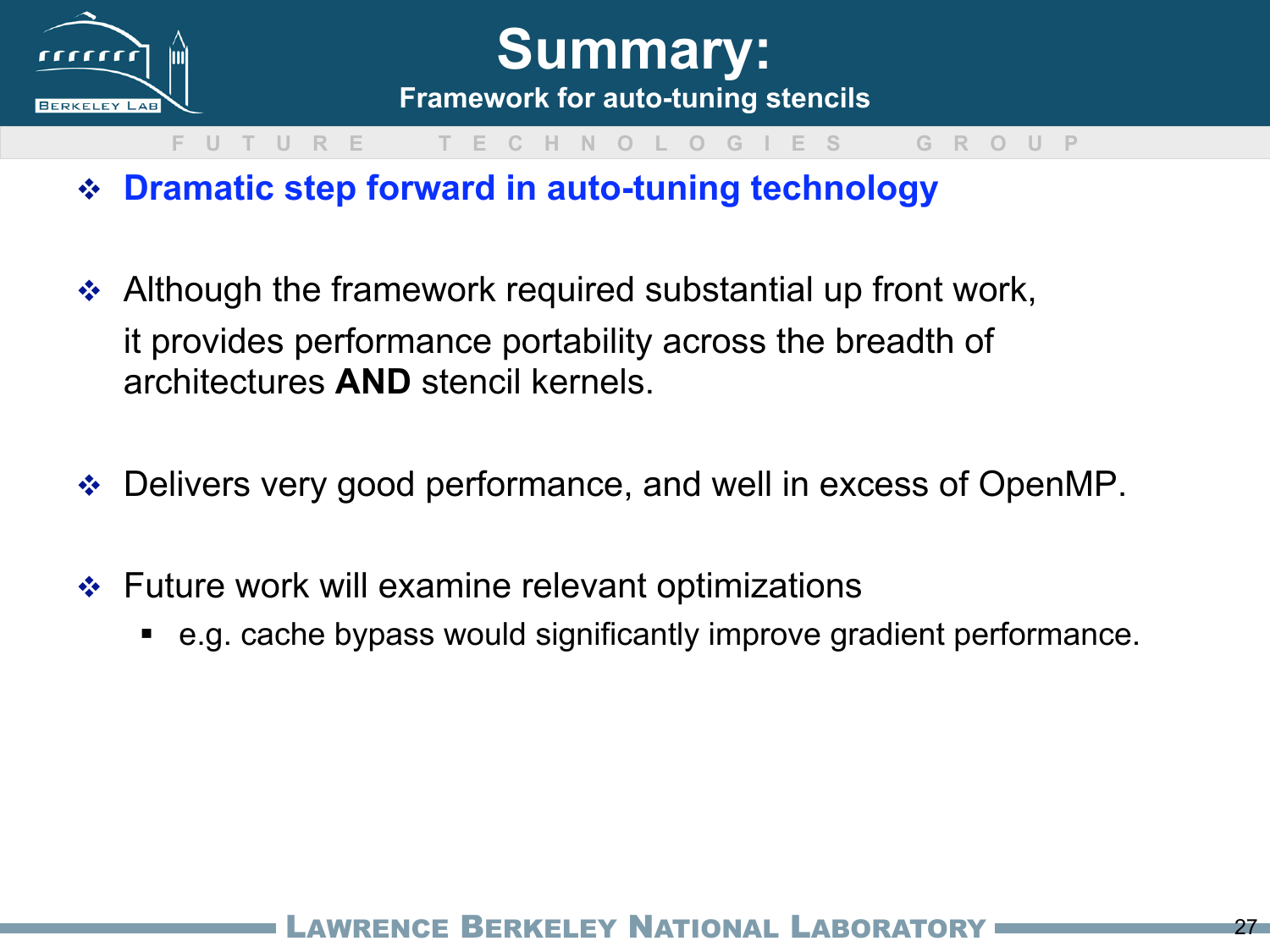![](_page_27_Picture_0.jpeg)

## **Summary: Machine Comparison**

#### **F U T U R E T E C H N O L O G I E S G R O U P**

- Barcelona delivers bandwidth-proportionally better performance on the memory-intensive differential operators.
- $\div$  Surprisingly, Barcelona delivers  $\sim$ 2.5x better performance on the compute intensive bilateral filter.
- ◆ Nehalem clearly sustains dramatically better performance than either Opteron.
- ◆ Despite having a 15% faster clock, nehalem realizes a much better bilateral filter performance.

![](_page_27_Figure_7.jpeg)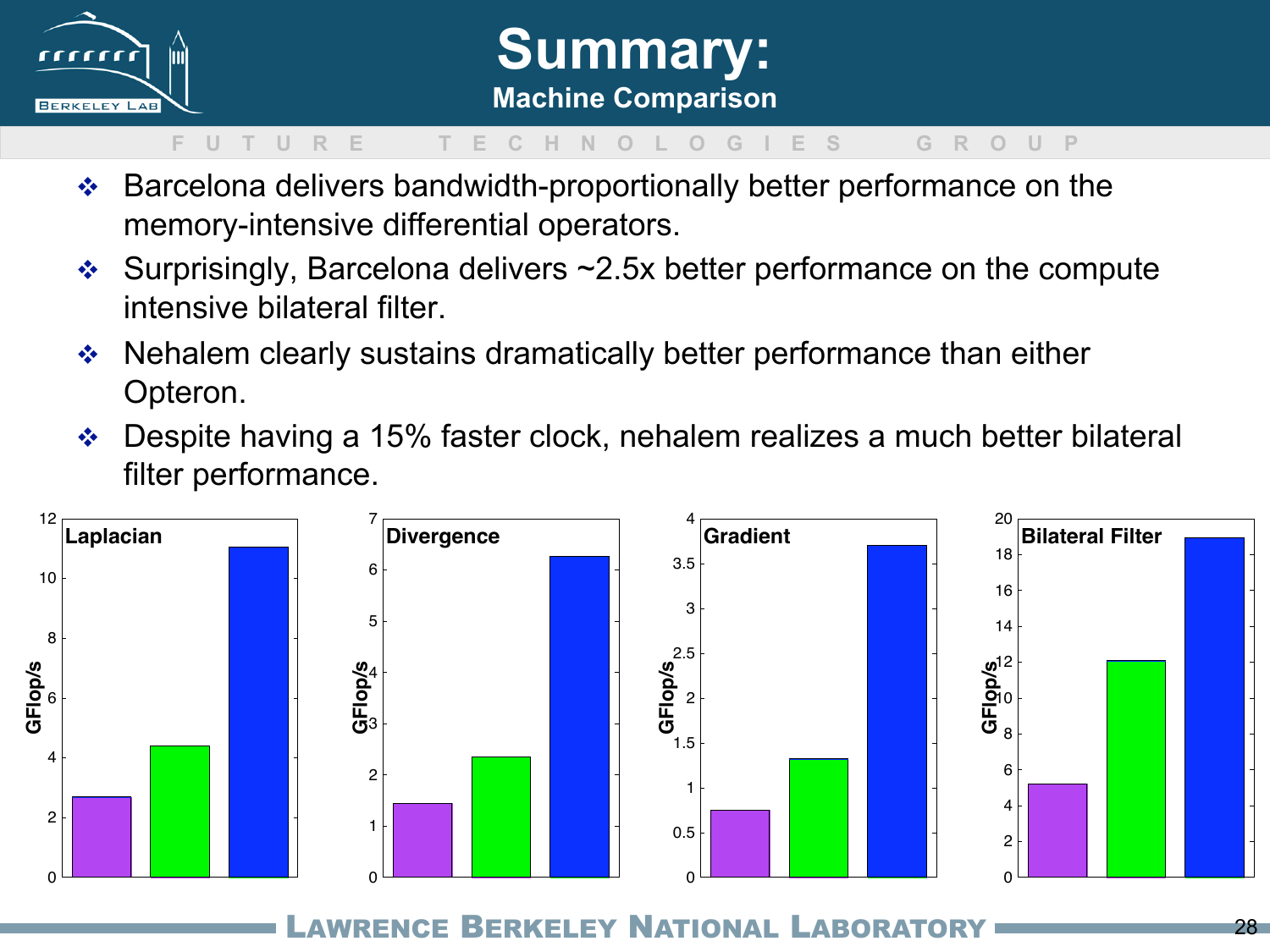![](_page_28_Picture_0.jpeg)

- Research supported by DOE Office of Science under contract number DE-AC02-05CH11231
- $\div$  Microsoft (Award #024263)
- $\div$  Intel (Award #024894)
- U.C. Discovery Matching Funds (Award #DIG07-10227)
- All XT4 simulations were performed on the XT4 (Franklin) at the National Energy Research Scientific Computing Center (NERSC)